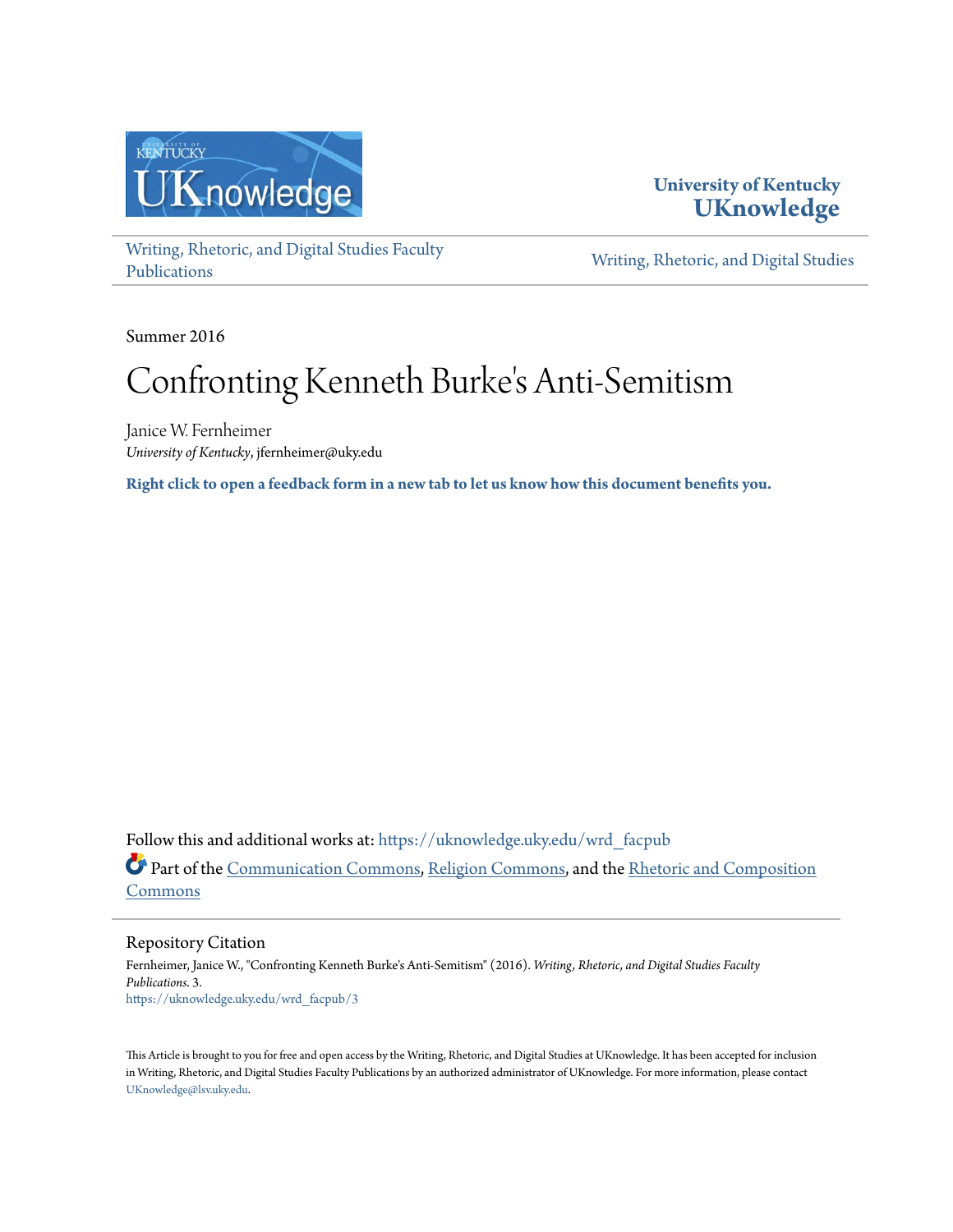### **Confronting Kenneth Burke's Anti-Semitism**

## **Notes/Citation Information**

Published in *Journal of Communication & Religion*, v. 39, issue 2, p. 36-53.

The publisher has granted permission for posting the article here.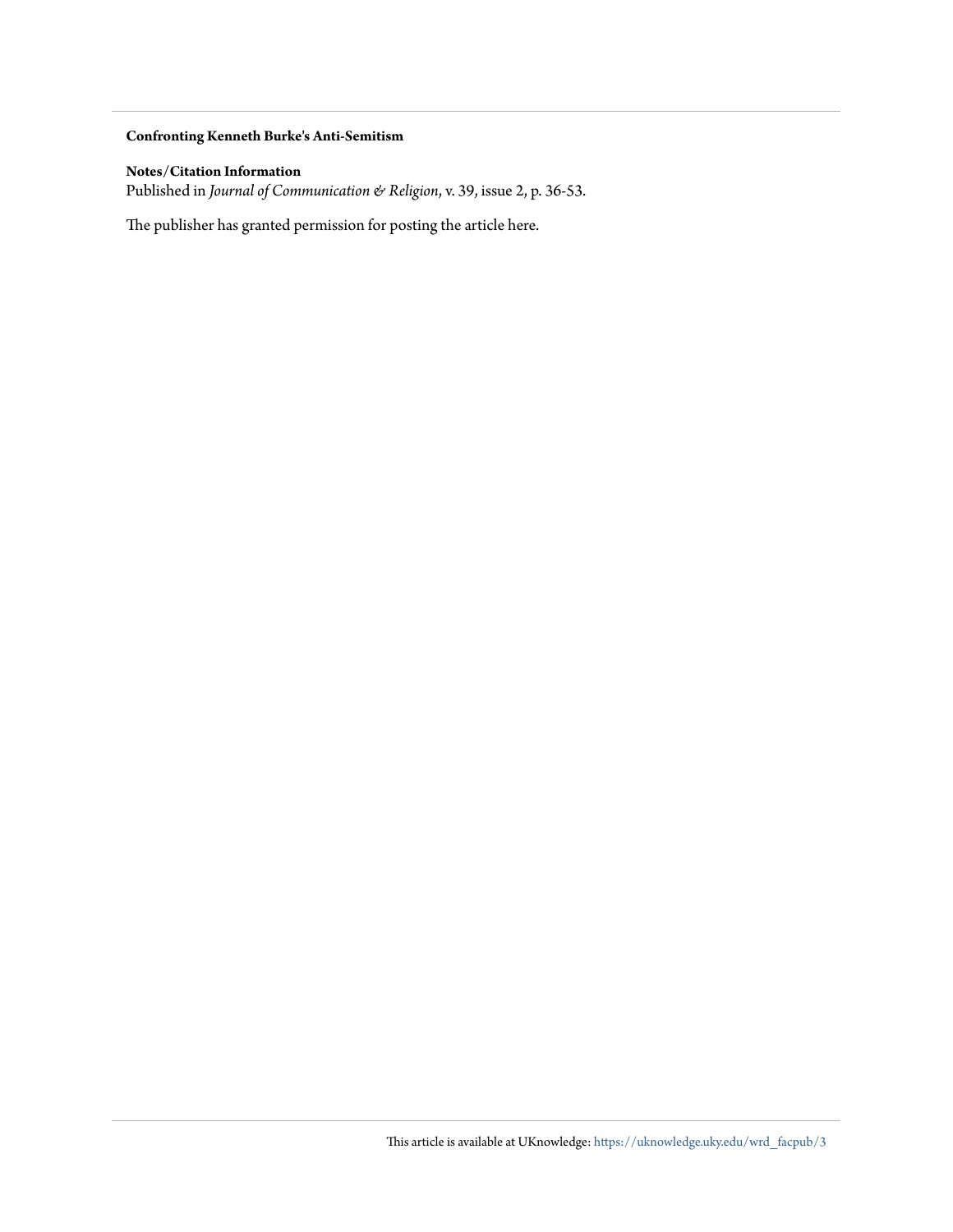#### **Confronting Kenneth Burke's Anti-Semitism**

#### **Janice W. Fernheimer**

As author of the earliest and most powerful deconstruction of Hitler's use of symbols in the 1939 "The Rhetoric of Hitler's 'Battle'" (hereafter referred to as *RHB*), Kenneth Burke is often championed as providing one of the most brilliant rhetorical analyses of anti-Semitism. Josef Schmidt writes that *RHB* was "a visionary and prophetic document whose profound examination proved to be only too true!"(1). Bryan Crable terms *RHB* "a systematic and relentless unraveling of Hitler's anti-Semitism" (134). In his essay contextualizing *RHB*'s creation, "Criticism in Context: Kenneth Burke's 'The Rhetoric of Hitler's "Battle,"" Garth Pauley notes that RHB "has been heralded as one of Kenneth Burke's greatest essays and as an exemplar of rhetorical criticism" (para 2).

It is startling then, to hear Kenneth Burke confess to William Cahill on June 5, 1989, at age 92, four years before Burke would die, that in his own words, he had been "very anti-Semitic" in his early life, an outlook that caused him shame and embarrassment in his later life.1 In the interview, Burke recounts his intellectual development in order to account for what he would term a transformation in his substance: "And then I got into—even anti-Semitism, a literary kind. Hitler fixed me up completely. I was very anti-Semitic, but I certainly got over it" (Cahill para 29). Although at first he qualifies his anti-Semitism as a "literary kind," in the next two sentences he simultaneously underscores that he was both "*very* anti-Semitic" and that he "*certainly* got over it" (Cahill para 29, emphasis mine). As Cahill and others have pointed out, "Burke noted that anti-Semitism was common enough in those days and in his family," though Burke was now "*ashamed* of it" (para 29, emphasis mine). Later in the same interview, Burke claims that he underwent a transformation from being "very anti-Semitic" for much of his life to finally "getting over it." Burke reiterates that "I got over the damn thing," though he also emphasizes "it was there for *quite a while*" (Cahill para 29, emphasis mine). The unspecified proclamation "it was there for quite a while" leaves an important ambiguity hanging in the "quite a while."

Burke writes about the relationship between ambiguity and transformation in the *Grammar of Motives*: "it is in the areas of ambiguity that transformations take place; in fact, without such areas, transformation would be impossible" (Burke *GM* xix). At the end of *GM* he observes, "And a transformation is a change in substance or principle, *a qualitative shift in the nature of motivation*. The *old motivation* could then be said to be 'substantially' retained only in the rhetorical sense, as when we say that something is 'substantially so' because it is *not* so" (Burke *GM* 357, emphasis mine). Burke posits, in his interview with Cahill, that he had undergone a significant transformation in the nature of his attitudes and "motivations" toward Jewish people and the Jewish community. But did he truly and "certainly" get over the "damn thing" of anti-Semitism? I am left to wonder if his use of "certainly" to describe how he "got over"

 <sup>1</sup> Kenneth Burke died November 19, 1993.

Janice W. Fernheimer is the Zankter Professor and Director of Jewish Studies and an Associate Professor of Writing, Rhetoric, and Digital Studies at the University of Kentucky. Her research focuses on the intersection of Rhetoric, Jewish, and Technology studies, and she is the author of *Stepping into Zion: Black Jews, and the Remaking of Jewish Identity* (2014) and the co-editor of *Jewish Rhetorics: History, Theory, Practice* (2014).In collaboration with author/illustrator J. T. Waldman, she is currently researching and writing a historical fiction graphic novel, *America's Chosen Spirit*, based on oral histories that detail the Jewish influences of the Kentucky bourbon industry. Please direct correspondence to: jfernheimer@uky.edu.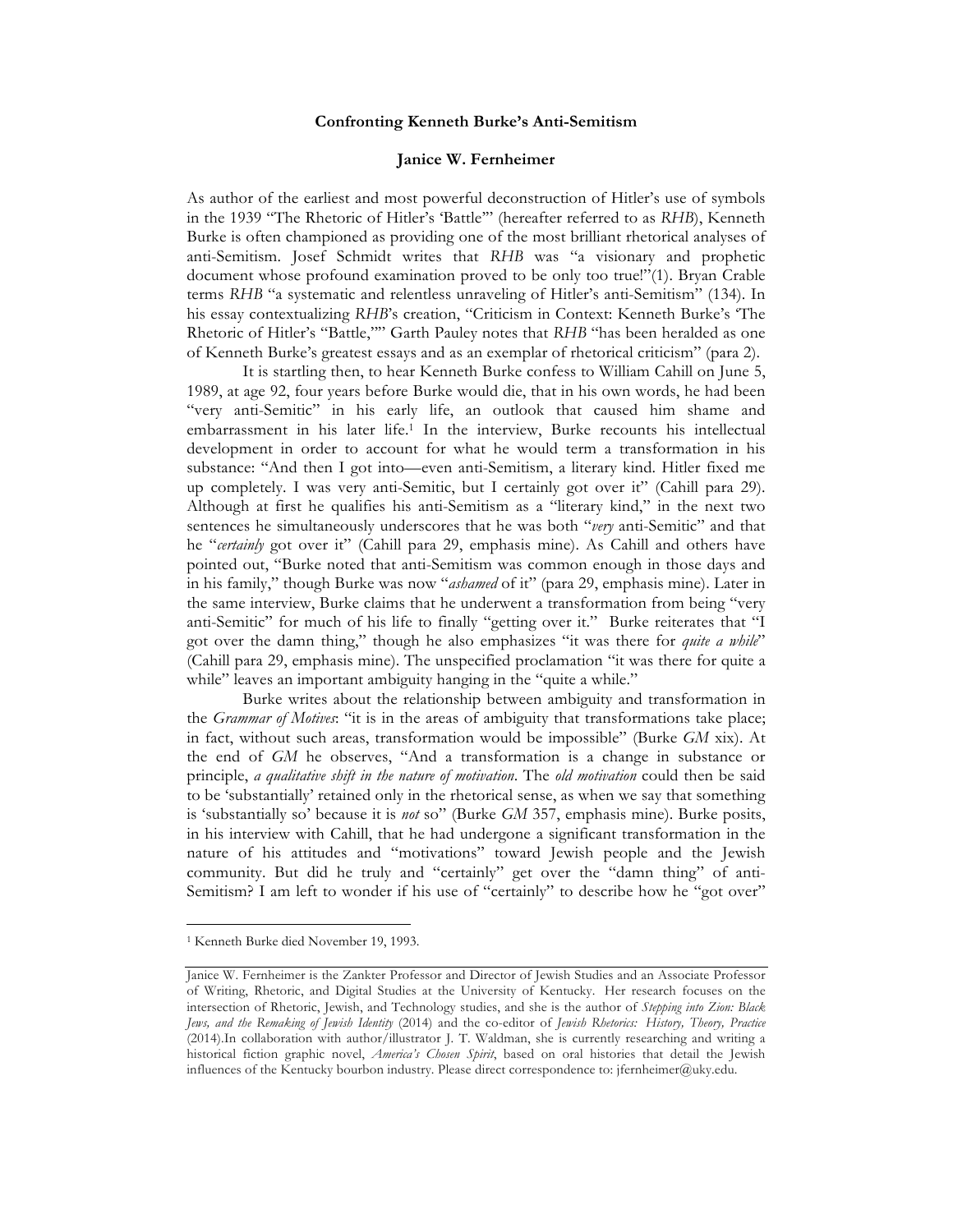his anti-Semitism is an unwitting suggestion that the transformation is "'substantially so' precisely because it is *not* so."

Amos Kiewe in his *Confronting Anti-Semitism: Seeking an End to Hateful Rhetoric* rightly calls scholars of rhetoric to confront anti-Semitism and even uses Burkean theory to illuminate its symbolic origins and expressions. Drawing on Burke's theory, Kiewe argues that the root of scapegoating lies in its "motivational starting point" which Burke and Kiewe identify as "guilt" (17). For Kiewe, "guilt" is a "generic term that encompasses a host of experiences such as inadequacy, incompleteness, insecurity, and deficiencies" and such feelings are overcome by a "process that rhetoric scholar Kenneth Burke refers to as *dramatis*, whereby. . .the projection of counterforce such as scapegoating, victimage, and sacrifice of another or others . . .[helps to] achieve redemption and ultimately purification. . ." (17–18, emphasis in original). In Burke's late correspondence he connects his own anti-Semitism to such "guilt" which he identifies in his own insecurity (Kenneth Burke to Malcolm Cowley, Letter, 15 December 1983).2

As a Jewish scholar who has also used Burkean theory to offer analysis of none other than the complications of Jewish identity, and moreover, to argue for the importance of Jewish rhetorics,<sup>3</sup> reading Burke's admission of significant anti-Semitism gives me significant pause. It raises important questions about the nature and timing of the alleged transformation. If we accept the Burke at 92 explanation, how long did he harbor anti-Semitic views? Taking Burke at his word that his anti-Semitism did come to an end, when would he date its demise? Did Burke ever *really* get over it, or did he merely wish he did? And why is it that even though Burke himself admits this embarrassing and deep-seated prejudice, very few people in the field discuss it?4

<sup>2</sup> I thank David Frank for calling my attention to the private correspondence cited throughout this essay.

<sup>3</sup> See also "Talmidae Rhetoricae," *Stepping Into Zion: Hatzaad Harishon, Black Jews, and the Remaking of Jewish Identity*, (University of Alabama Press, 2014) and *Jewish Rhetorics* (Brandeis University Press, 2014), co-edited with Michael Bernard-Donals.

<sup>4</sup> To my knowledge, only two scholars mention Burke's anti-Semitism in their scholarship: Bertelsen and Crable. The only scholar to explicitly discuss Burke's negative attitudes toward the Jewish community at length is Dale Bertelsen in his 2002 article, "Kenneth Burke and Multiculturalism: A Voice of Ethnocentrism and Apologia." Even in this essay where Bertelsen describes Burke's "apparent ethnocentric tendencies toward the Jewish community" as "particularly vexing" (83), noting that Burke "often used examples of Jews that contributed to and perpetuated uncomplimentary stereotypes" (83) and "Burke's indelicate choice of terms sustains pejorative stereotypes of Jews and the Jewish community" (84), he stops short of identifying Burke's attitudes toward Jews as anti-Judaism or anti-Semitic. Instead, he follows Burke's lead in identifying the "tendency to use indelicate language and to perpetuate unflattering stereotypes" as a "continuing embarrassment," claiming that "Kenneth Burke's early indiscretions and use of coarse language exhibit ethnocentric tendencies" (85). Detailed as his investigation into the issue is, it is surprising that Bertelsen treads so gently around these "embarrassments." Even though this article was first published in 2002, as of January 27, 2016, Google Scholar suggests it has received limited attention in the field, cited by only one other scholar in more than a decade. Similarly, Bryan Crable, whose recent book *Ralph Ellison and Kenneth Burke: At the Roots of the Racial Divide* offers an insightful investigation of Burke's relationship with Ralph Ellison and attitudes toward race mentions the anti-Semitic slurs as well. He writes of the 1968 Revised Preface: "This apologia—offered for the 'bumpy passages' in Burke's early fiction—could also apply to portions of his correspondence that appear, to contemporary eyes, racist or anti-Semitic" (14). In his accompanying note 31 on page 179, Crable calls attention to the correspondence in the collection Jay edited, located in the collection's index under "Burke, Kenneth, racial slurs of." Citing an archived letter to Cowley (12 November 1921), Crable points out that Burke's father was a member of an anti-Jewish golf club and that "Burke's correspondence was often filled with such [ethnic/racial slurs] remarks" (179). Despite the ubiquity of such slurs, however, Crable contends "For present purposes, we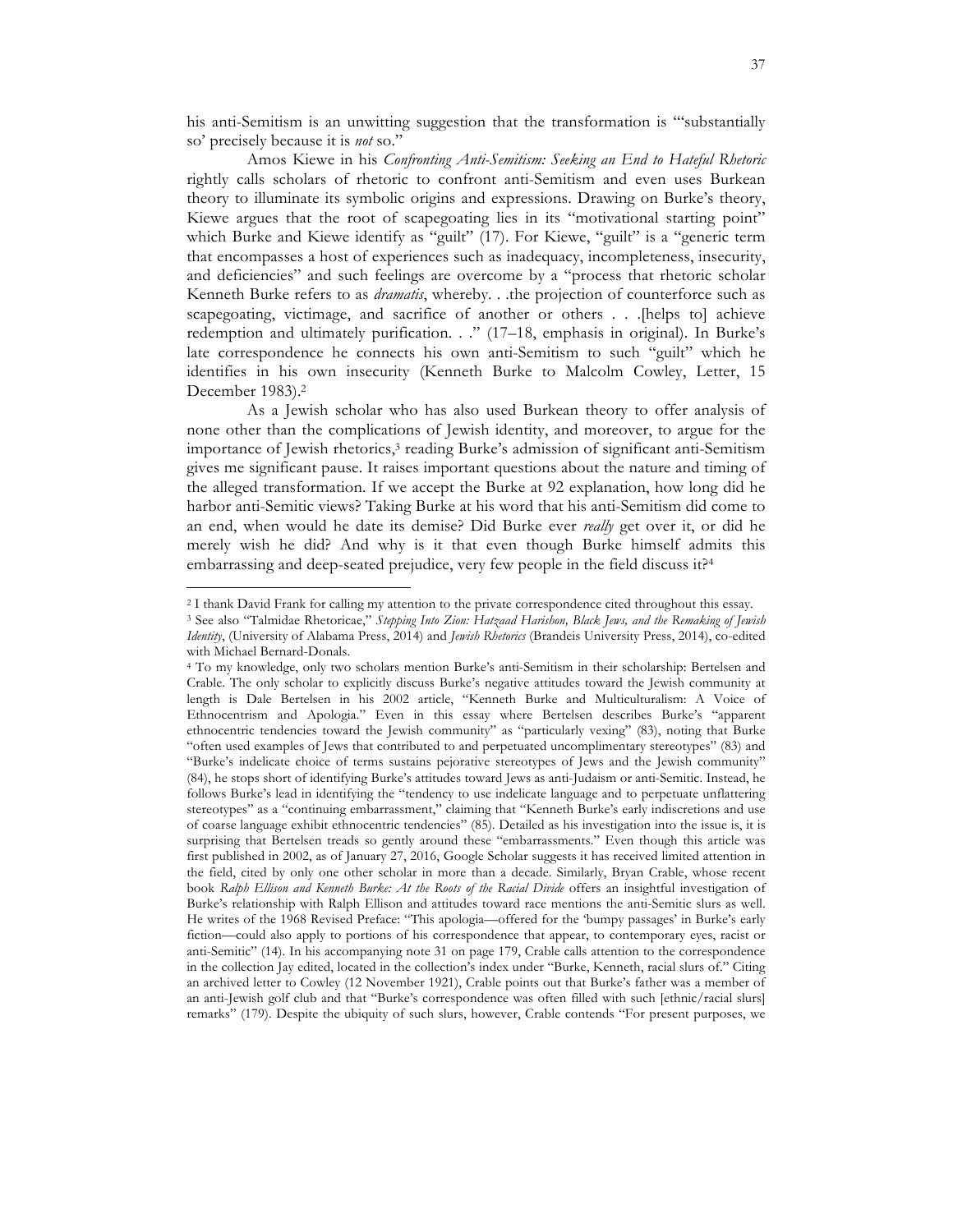In this essay, I analyze Burke's 1983 "A Letter from a Gentile," his last public statement on the Jewish question, written at the age of 86, to determine how successfully Burke worked through his anti-Semitism and how this attempt relates to his broader theory of rhetoric as well as the field's reception of this theory and Burke himself. In his private correspondence, Burke notes that this public letter is his most significant effort to apologize for and work through his anti-Semitism; he calls it his "one solace on that score" (Letter to Paul Jay, 5 December 1983, 1). In it, he refers to other texts related to his attitudes towards Jewish people—both those that shaped him such as Shakespeare's *Merchant of Venice* and Sir Walter Scott's *Ivanhoe*, and those he wrote in response to these attitudes: his 1935 review of *Goethe and the Jews* in *The New Masses*, his later "The Rhetoric of Hitler's 'Battle',*" Rhetoric of Motives*, and the "Revised Preface" to *The Complete White Oxen* are some of the texts he mentions specifically in the 1983 "Letter."

By carefully analyzing the 1983 "Letter," his last public effort as a scholar to confront the Jewish question, as one of several Burkean attempts to call attention to and apologize for what Burke terms his earlier ethnocentric "embarrassments," I will make an uncomfortable point. Burke struggled with racism and anti-Semitism throughout his life and attempted to work through both with his scholarship. Though Burke himself would like to dissociate his later, more self-aware self from his earlier more anti-Semitic self to claim he "got over the damn thing," and scholars in our field would like to do the same, I contend Burke never did fully "get over it." Rather, he wrestled with anti-Semitism and the anti-Judaism it grew out of and the later colorbased racism it helped shape over the course of his life. He continually oscillated among several competing and troubled identifications, often with Jews themselves. In what follows, I trace the trajectory of Burke's anti-Semitism up to the 1983 "Letter," provide a close reading of the "Letter" as Burke's last sustained effort to escape from anti-Semitism, and then outline the implications of my study.

#### **The Trajectories of Burke's Anti-Semitism**

Burke developed his anti-Judaic attitudes as a result of his family and surrounding culture. Burke's father was an anti-Semite. Burke's relatives united against him by calling him "Jew" and one of his uncles called his father a "Kike" because he didn't like him (Kenneth Burke to Paul Jay, Letter, 5 December 1983).<sup>5</sup> In his correspondence with Paul Jay, Burke admits that "I myself had never met a Jew personally until I met Malcolm's friend, Jake Davis, at Peabody High" (Kenneth Burke to Paul Jay, Letter, 5 December 1983). Burke also encountered these attitudes in his formal education where he read and identified with texts such as *Ivanhoe* and *Merchant of Venice* that perpetuated anti-Jewish stereotypes. The absence of substantive interaction with real Jewish people enabled Burke to absorb unquestioningly the negative stereotypes associated with Jews and money he encountered in literature and his family. These familial, educational, and literary interactions deeply impacted Burke, so much so that even in the moments

<u> 1989 - Andrea Santa Alemania, poeta esperanto-poeta esperanto-poeta esperanto-poeta esperanto-poeta esperanto-</u>

should simply conclude that all of these statements reflect the ubiquitous hierarchies of race that Burke and his fellow Pittsburghers internalized" (179). Like Bertelsen, Crable too follows Burke's own impulse to collapse the agent's motives into the historical scene and absolve Burke of anti-Semitism.

<sup>&</sup>lt;sup>5</sup> "I recall two brothers (second cousins of mine) who fought each other like friends, but playfully united by, in almost every other sentence, addressing me as 'Jew.' One of my uncles didn't like my father, 'hence' called him 'Kike." (Kenneth Burke to Paul Jay, Letter, 5 December 1983), emphasis mine.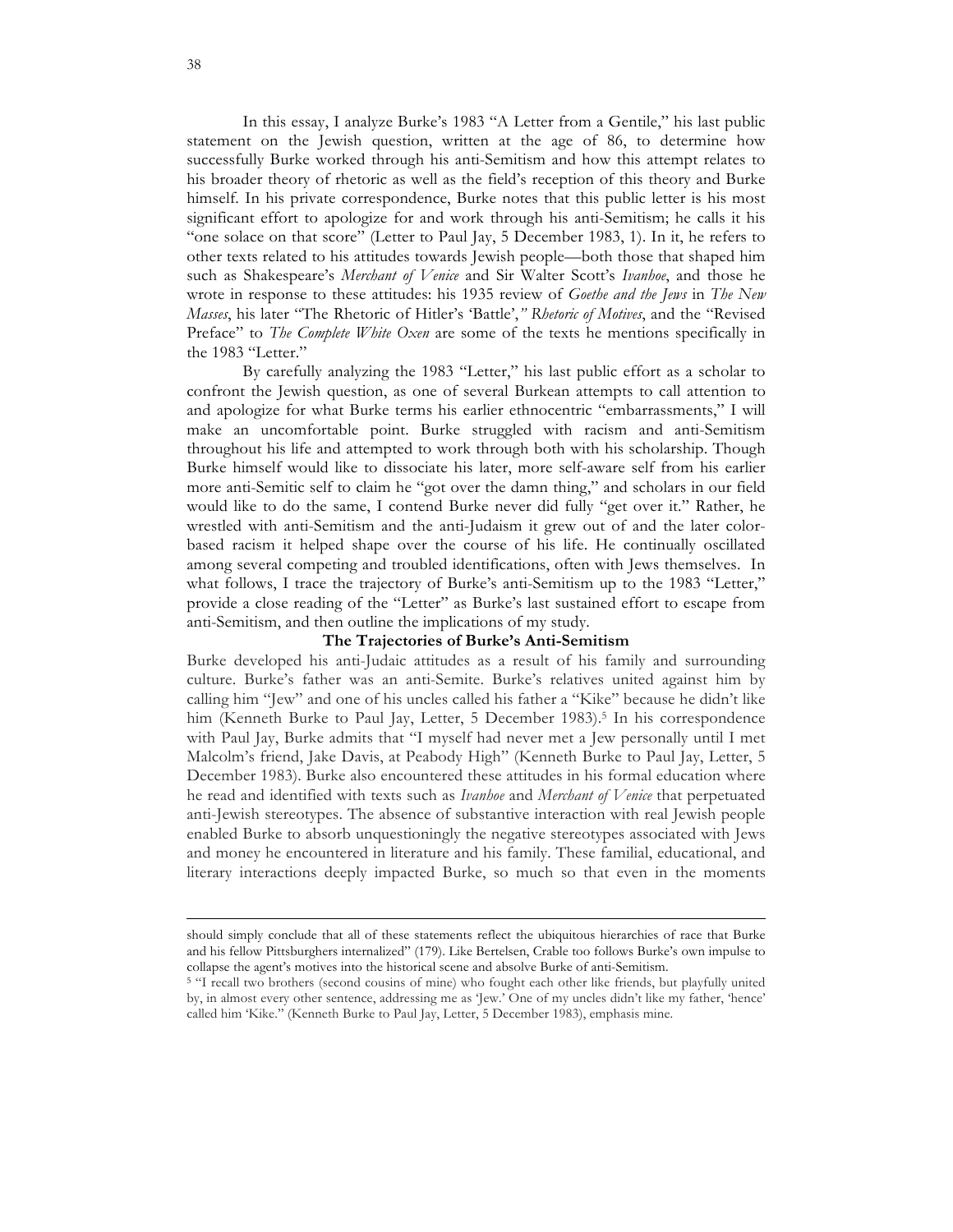when he attempts to apologize for his own self-recognized anti-Semitism, he cannot overcome the depths of these early anti-Jewish influences.

Even when he was authoring anti-Semitic slurs as part of what he calls his "stylistic groove" (Letter to Paul Jay 5 December 1983, 1), he did not engage in eliminationist anti-Semitism; rather as he self-described it, his was a more "literary" type. As Daniel Goldhagen has noted in *Hitler's Willing Executioners*, not all anti-Semitism is created equal. Goldhagen defines "eliminationist anti-Semitism" as a "virulent and violent. . .variant of anti-Semitism," a strain which he argues, "existed in Germany well before the Nazis came to power" and which "called for the elimination of Jewish influence or of Jews themselves from German society" (23). That said, literary anti-Semitism affects and shapes the imagination that is the bridge to eliminationist anti-Semitism. As Burke himself writes in the *Rhetoric of Motives*, "Once you think of the imaginal, not as inducement to action, but as the sensitive suspension of action, invitations that you might *fear* in rhetoric can be *enjoyed* in poetry" (Burke *RM* 91, emphasis mine). This characterization of the imagination is quite chilling when read in light of Burke's own anti-Semitic slurs.

Earlier in the *RM* Burke notes that "poetic language is a kind of symbolic action, for itself and in itself, and whereas scientific action is a preparation for action, rhetorical language is inducement to action (or to attitude, attitude being an incipient act)," thus emphasizing the important function of language in shaping attitudes (Burke *RM* 42). Since Burke deeply understands the ways literature, in creating attitudes that become incipient actions, provides a very important type of "equipment for living," it is surprising that later in his life he attempts to "excuse" his earlier anti-Semitic remarks by suggesting they are "merely" stylistic.

As I will demonstrate in my reading of the 1983 "Letter," Burke was ultimately unsuccessful in his struggle to overcome his anti-Judaism, a finding that has important ramifications for the way we think about and employ his theory and critical oeuvre, replete as it is with the terministic screens and blind spots that come with his prejudices. When he revisited his earlier writings late in his life, Burke felt tremendous shame and embarrassment for his earlier "indelicacies of parlance." Even though he could not fully overcome the anti-Judaism girding the actions, at the very least his later remorse demonstrates that he was both conscious and self-conscience of these earlier expressions of anti-Semitism and, in his own words, he was trying to "absolve himself" of his earlier misguided actions (Kenneth Burke to Malcolm Cowley, Letter, 7 December 1983, 1).

Before discussing Burke's public attempts at apology, I draw from David Nirenberg's *Anti-Judaism: The Western Tradition* to make an important distinction between anti-Semitism and anti-Judaism, demonstrating how the latter is much broader than the former. Nirenberg explains that anti-Judaism is "a way of critically engaging the world. It is in this broad sense that I use the words *Judaism* and *anti-Judaism*. And it also for this reason that I do not use *anti-Semitism*. . . ." (3). While Kiewe calls attention to the need for greater rhetorical analysis of anti-Semitism, characterizing it as a school of thought that arose from Christians' need to differentiate themselves from the earlier Jewish religion that still existed, Nirenberg expands the concept of anti-Jewish thinking to include other anti-Judaic attitudes, and thus also traces its origins even to the period of antiquity with the ancient Egyptians, way earlier than the anti-Christian framework upon which Kiewe focuses. Nirenberg cogently argues that an Egyptian tradition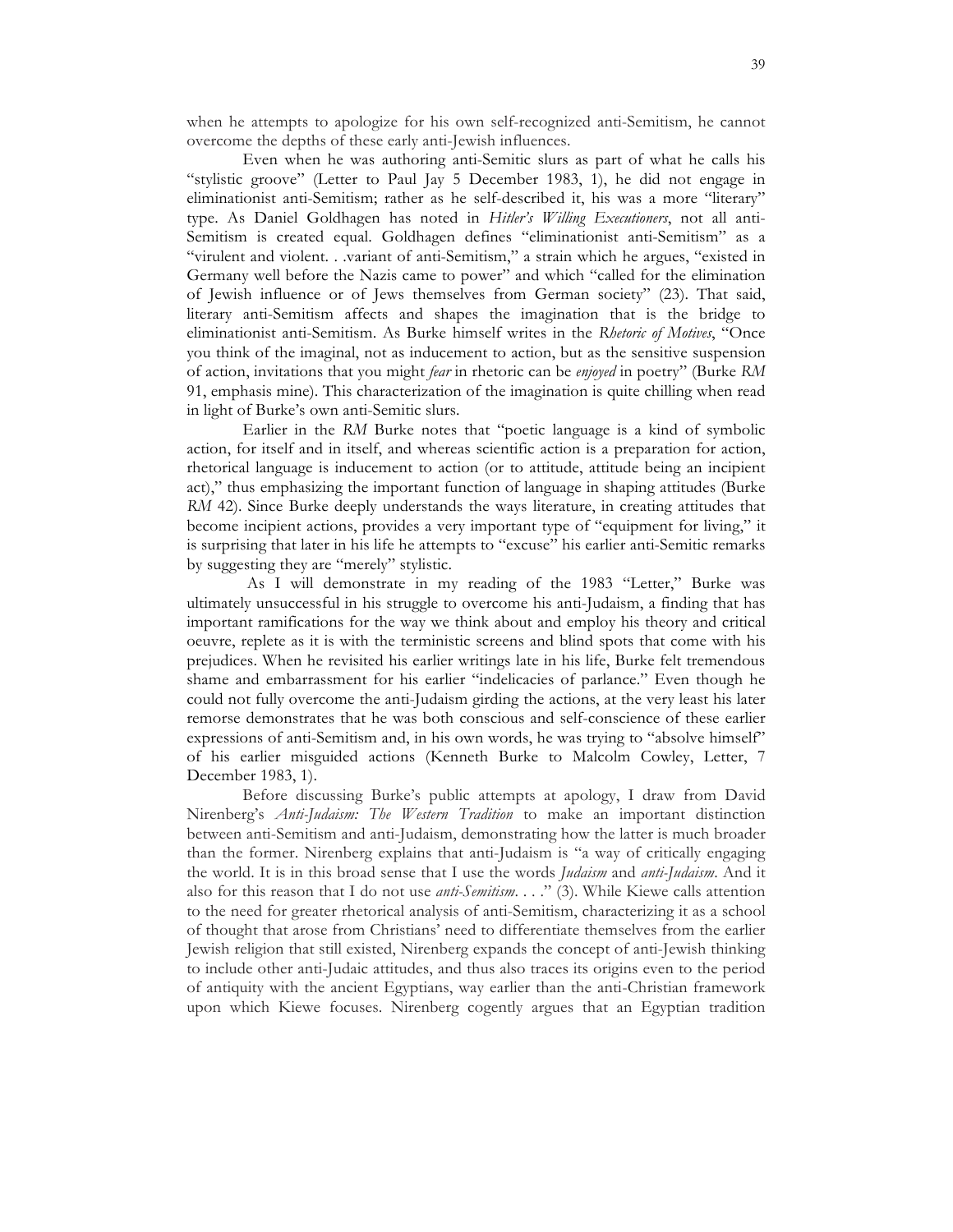growing out of the work of Manetho characterized Jews in decidedly negative terms that remained "remarkably stable" over time and included the following assumptions: "1. The Jews are a people once driven out of Egypt. 2. Their practices are diametrically opposed to those of all other peoples, especially Egyptians and Greeks. 3. They are enemies of all the gods. 4. Whenever and wherever they rule, they rule brutally and tyrannically. 5. They are misanthropes, enemies not just of Egypt, but of all mankind" (30–31). Nirenberg emphasizes that while the first point "was of interest primarily to Egyptians; the others prove so useful that they continue to provide cornerstones for ideologies up to the present day" (31). He implicates none other than the great "father" of Western rhetoric, Aristotle, for his political philosophy that "understood tyranny as a form of misanthropy" as perpetuating a myth that contributed to the interpretation of the "struggle against tyranny" as a "struggle against the Jews" (39).6 For Nirenberg, anti-Judaism is an early and powerful ideological apparatus that provides a rhetorical inventional topos, which "would remain available to later millennia. . . .and [be] put to new uses by later generations of apologists and historians" (46). Consequently, "anti-Judaism should not be understood as some archaic or irrational closet in the vast edifices of Western thought. It was rather one of the basic tools with which that edifice was constructed" (Nirenberg 6). Nirenberg argues that as part of the deepest structures of Western thought, anti-Judaism is foundational to much of the intellectual tradition we inherit in the West.

As part of that Western tradition, Burke seems unable to escape his anti-Judaism fully. Perhaps ironically, the depth of Burke's entrapment becomes most illuminated at the precise moments when he attempts to confront his own anti-Semitism, which he tries to make *innocent* with scenic explanations that suggest the slurs he uses were *merely* stylistic choices that were a product of his historical moment. In the *Grammar of Motives*, Burke details precisely the type of linguistic acrobatics that he engages in to anesthetize his anti-Judaism and anti-Semitism. He writes, "we may note a related resource of Rhetoric . . . *one may deflect attention from the criticism of personal motives by deriving an act or attitude not from traits of the agent but from the nature of the situation*" (Burke 17, emphasis mine). By dissociating the slurs from the person who made them, Burke attempts to attribute them to the scene he lived in and through instead of to the agent he once was and continues to be. Even more disturbing, in the "Letter" that he identifies as his "one solace" on account of his use of slurs, Burke moves from anti-Jewish to anti-Israel sentiments, sometimes within the same sentence. This slippage shows the extent to which Burke both recognizes the problems associated with anti-Judaism and the depth to which his thought is steeped in it. He enacted his theory of scenic deflection by casting his anti-Semitism as literary and as his anti-Judaic comments as a function of his scene.

#### **I. 1968: Scenic Deflection**

The first time Burke offers a public apology for what he terms his ethnocentric "embarrassments" and engages in this type of scenic deflection is in 1968. When the University of California Press published a revised edition of Burke's *The Complete White Oxen*, Burke provided a "Revised Preface." The Preface's final paragraphs read as follows:

<sup>6</sup> See also Deborah Holdstein's "The Ironies of Ethos."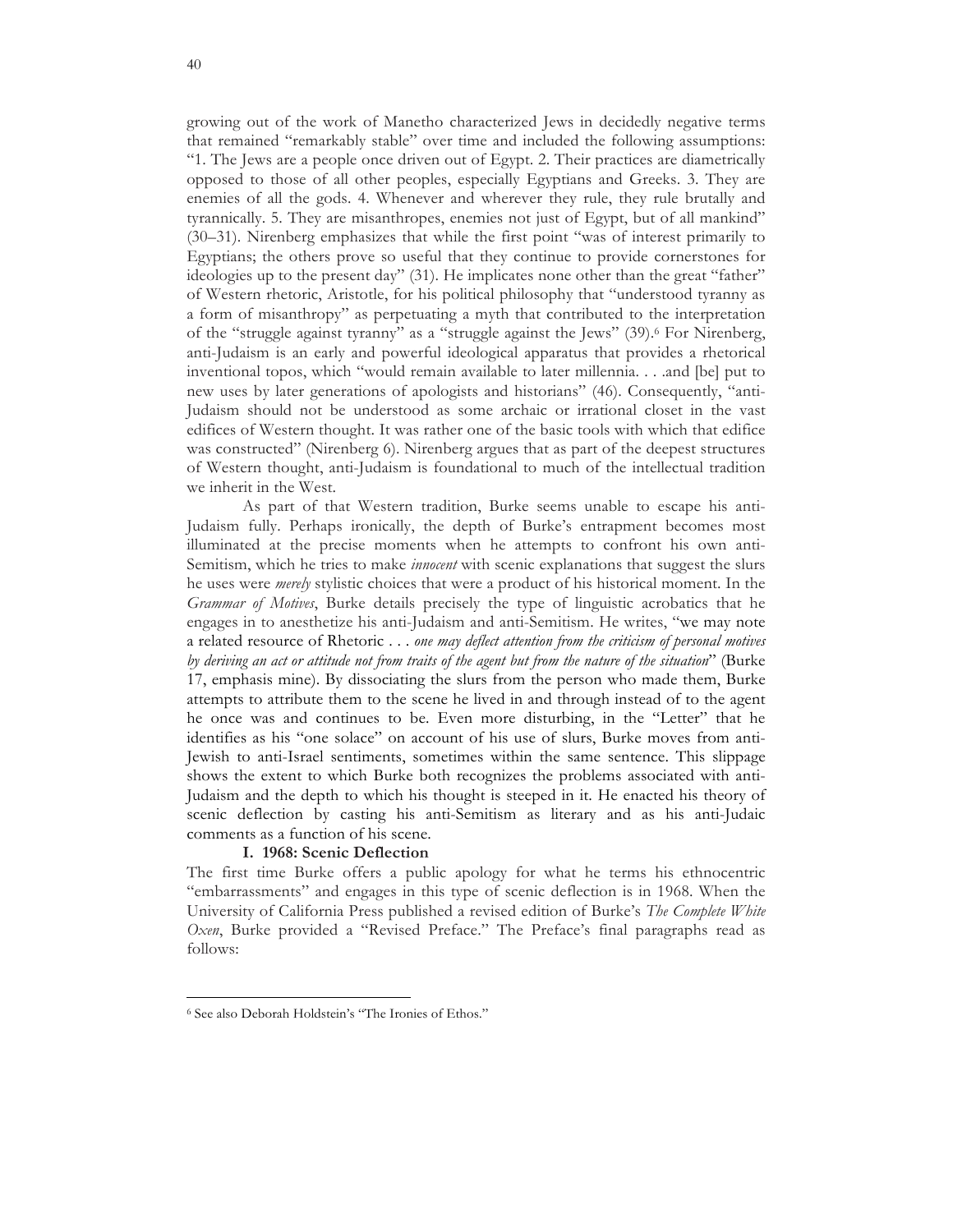Two words on two *embarrassments*, and I shall be through: I grew up in an *uncouth* age and neighborhood in which *it was taken for granted* that minorities "normally" referred to one another as Dagoes, Hunkies, Niggers, Micks, Kikes, and such, along with *our sound suspicion that we were all minorities of one sort or another*. (Imagine the stigma, for instance, of living in Brushton rather than Homewood, or Homewood rather than Squirrel Hill, and so on.) Thus, some of my early stories show occasional pre-Reichstage Fire laxities. Since then, Hitler and his noxious Ism have made it hard even to remember the climate in which such laxities were taken for granted.7 Gone for ever [sic] (and perhaps for the better) are the days when it could be considered *good clean fun*, at a booze party, *if Whitey the goy sang Negro spirituals in a Yiddish accent*. I leave the *bumpy passages* as they were. First, *they're not so tough anyhow*. And second, *I have the firm conviction that my subsequent work makes my position quite clear on the subject of ethnocentric bias*, except that in the sense of culture as a picture gallery that can liberally accommodate many different kinds of portrait and portraiture. (xvii, emphasis mine)

In this awkward apology, Burke makes several interrelated dissociative moves to make his earlier anti-Semitism seem "innocent." While on the surface it appears that he is trying to apologize for what his then-current-1968-self rightly interprets as inappropriate and offensive ethnic/racial language authored by his younger self; upon closer examination, the apology itself is so qualified that it begs the question of Burke's motives, even in 1968. I point out this tension between style and content because it is a tension that reappears each time Burke publicly tries to account for the "embarrassments" of his earlier years. It is also a dissociative move that Burke employs to separate himself from the embarrassing words he authored earlier in his life.

In this revised Preface, Burke proclaims that he grew up in an "uncouth age and neighborhood" where it was "taken for granted that minorities referred to one another" with a long list of ethnic/racial slurs: "Dagoes, Hunkies, Niggers, Micks, Kikes, and such." In this quick and easy sentence, Burke suggests that in engaging such slurs, he is merely a product of his historical/environmental "scene"—one that was rife with ethnic/racial tension and one whose language reflects those tensions. He dissociates the agent (his earlier self) from the historical scene, to displace responsibility for the "stylistic" word choices in the social norms of the earlier time. In that very same sentence Burke employs syntax that suggests he believes himself to be part of one of these minorities: "*our* sound suspicion that *we* were all minorities of one sort or another."

The use of "our" groups Burke in with other minorities while defusing the very real differences in lived experience that members of these minorities would have encountered *as* minorities. This more inclusive "our" simultaneously deflects attention away from the powerful sting of a person of relative privilege engaging in such slurs. As Bryan Crable points out, though Burke "might have suspected otherwise, even in the early 1900s Burke occupied a quite favorable position within the American racial drama" (15). To occupy a position of relative privilege but perceive oneself as a

<sup>7</sup> Crable and Bertelsen offer critical context for this admittedly odd apology, and yet, they tend to stop here, without quoting or including the next line, which provides what I would argue is the most telling part—where anti-Jewish and anti-black attitudes are linked in the sentence that follows.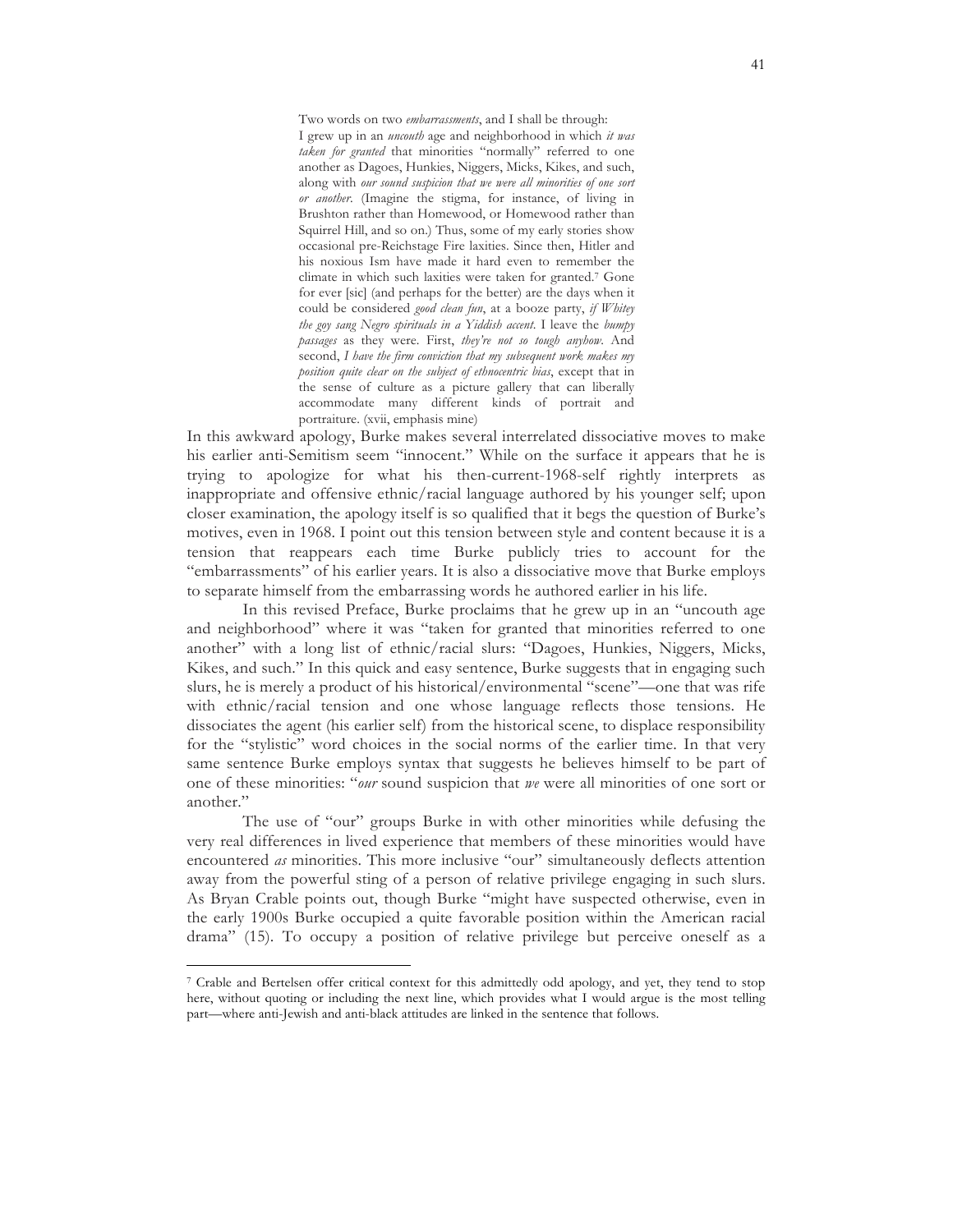persecuted minority points to some of the blindnesses of Burke's terministic screens when it came to racial and social hierarchies. One of Burke's more complicated and troubled identifications is his self-identification as part of a persecuted minority and with Jews themselves; this identification reappears in his later 1983 "Letter."

But here in the preface, Burke moves from ethnic/racial terrain to that of socio-economic status calling attention to the relative social prestige associated with various parts of Pittsburgh,<sup>8</sup> and, from here, he suggests that "some" of his "early stories" engage in stylistic "laxities." In this way, he continues his attempt to qualify and mitigate the perception of his stories, arguing that only "some" of these "earlier" stories engage in "laxities" of a stylistic or what he would later term "literary" nature. The dissociation of style from content furthers the dissociation Burke makes to discredit the seriousness of the offense. He also continues to flesh out the scenic explanation—claiming that Hitler and the (here unnamed anti-Semitism) "Ism" he represents make it "hard to remember" a time when such "laxities" were "taken for granted." In this odd sequence, it is Hitler's actions rather than Burke's own selfawareness which cause the change in permissiveness that allows for such slurs to be made without notice. The syntax of the text suggests that it is not so much that Burke realizes they are offensive and chooses not to use them, but rather the fact that they are no longer deemed socially acceptable or appropriate that makes Burke wish he had not used them in the first place.

The scene, after the tragic consequences of the Holocaust, had changed dramatically, and, in 1968, Burke was now ashamed of his "pre-Reishtage Fire laxitites." Of course, it is because of Hitler and the horrific threat Burke rightly perceived as inherent in Hitler's rhetoric that Burke authored "The Rhetoric of Hitler's 'Battle'," arguably the most insightful and piercing piece of rhetorical criticism to analyze Hitler's anti-Semitic logic. Yet, here, this oscillation between scenic contextualization and dissociation of verbal style from content combine to create a dual excuse for "getting Burke off the hook." This dualism is accompanied by a further interconnection that links his anti-Judaism to his racism as illustrated in the next sentence where "Whitey the goy" engages in double appropriation.

After his attempts to make the slurs more innocent than they first appear, Burke then laments the earlier moment when "it could be considered good clean fun" for "Whitey the goy" to sing "Negro spirituals in a Yiddish accent." Although he acknowledges that such days are "gone for ever," he undermines the sincerity of his apologetic account when he includes the hesitancy "[p]erhaps for the better." This rather unapologetic apology is authored in 1968, four years after the civil rights act passed and the same year that Martin Luther King, Jr. was assassinated.9 Moreover, 1968 is a year famous for the myriad social movements that took shape to increase the rights accorded to women, students, and African Americans while also protesting the Vietnam War. At the very least, Burke expresses a nostalgic longing for what he perceives to be a "simpler" time when such verbal so-called indelicacies could simply

<sup>8</sup> As Crable points out, Squirrel Hill was a considered a "predominantly Jewish" neighborhood (16, and also note 38 pages 179-180).

<sup>9</sup> I thank my colleague and friend Nazera Sadiq Wright for the insight that when national laws are passed that give blacks more rights, such as with *Plessy v. Ferguson* or *Brown v. Board of Education*, whites reacted to these laws by lamenting their loss and longing for the past when they did not have to be racially aware and follow laws.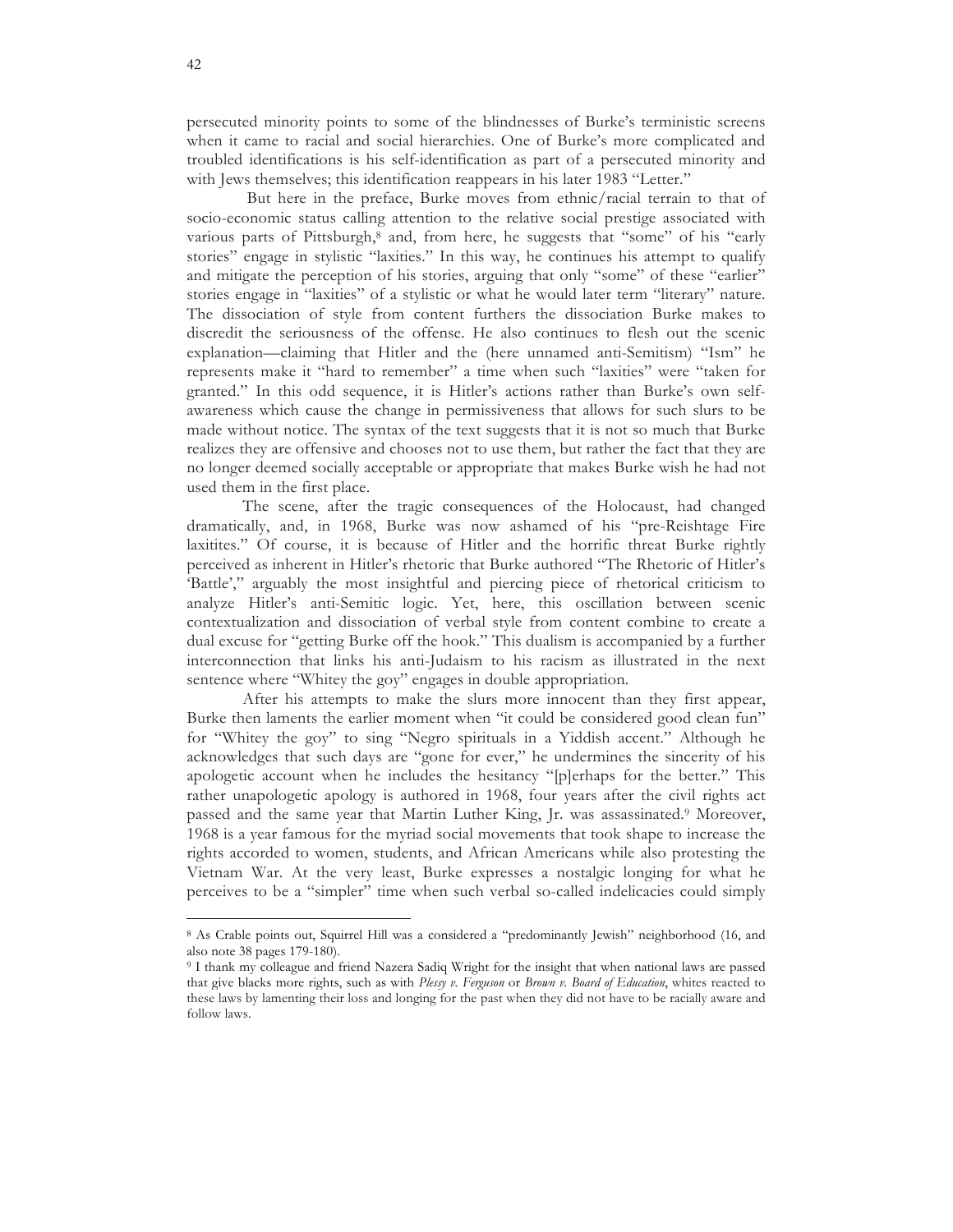"*be taken for granted"*. Here it is worth pointing out that Burke's imagined "good clean fun" is dually appropriative, where "Whitey the goy" not only sings "Negro spirituals" but does so in a "Yiddish accent," so as to link and amplify the outsider status of both Blacks and Jews in this scene.10 This image also calls attention to the types of behavior Burke seems to deem funny or entertaining. For a critic whose theoretical apparatus rests heavily on the transcendent power of both images and the comic, it is disturbing that here both elements are used in such a culturally appropriative way.

Burke moves from what is now a truly repellant image to a further qualification that the "bumpy passages" remain intact for two reasons. One, Burke doesn't think they were "so tough anyhow" and two, he believes his "subsequent work makes my position quite clear on the subject of ethnocentric bias." It seems that Burke is alluding to none other than "The Rhetoric of Hitler's 'Battle'" which had garnered him significant critical attention, and according to this preface, "absolved" him of his earlier laxities.<sup>11</sup> These two qualifications— $(1)$  the slurs were not so bad and  $(2)$  his later work and the critical apparatus they set forth make up for his earlier indiscretions—suggest that Burke, though authoring an apology, does not seem to think it is truly necessary to apologize. What is so striking to me is just how flippant and unapologetic this apology reads. For a later Burke concerned about his reception, he is remarkably comfortable with his earlier "embarrassments" or at least projecting that he is. Rather than claiming full responsibility for his earlier lapses, acknowledging the real harm they have done, he instead qualifies at every step of the way, first with historical/scenic context, then with dissociation, and finally by suggesting the earlier mishaps were not so bad after all. By 1983, Burke's deflections of his anti-Semitism had evolved.

**II. 1983: Burke's Vexing Anti-Semitism and the "Letter from a Gentile"** In May, a month before Burke wrote the 1983 "Letter," he had been in touch with Paul Jay about the "Cowley/Burke correspondence project" (Paul Jay to Kenneth Burke, Letter, 19 May 1983) which was later published by UC Press in 1988. What the correspondence with Jay demonstrates is that in the month preceding his authorship of the "Letter from a Gentile," Burke had been revisiting his earlier correspondence with Malcolm Cowley and confronting his earlier self, whose self-styled "stylistic groove" engaged in slurs a whole lot more often than the Burke of 1983 had remembered. His continued correspondence with Jay and Cowley concerning the collection and the "Letter from a Gentile" convey that Burke is both "vexed" and "stumped" by this discovery of his earlier anti-Semitic self (respectively, Letter to Cowley 15 Dec. 1983, 1; Letter to Jay 5 December 1983, 3 [though it is actually page 4 of the letter]).

In December of 1983, after Burke authored and published the "Letter from a Gentile," he again writes to both Jay and Cowley to discuss his use of the slurs. His December 5, 1983, letter to Jay expresses great concern over their place in the inprocess collected letters. Explaining that he had been in a car accident which thankfully "did no personal damage except to my self-esteem (which, as you can well imagine, *suffered humiliating injury in re the slurs* that marked some of my old letters—and though they're dated more than sixty years ago, they make me feel *as dirty* as though I were still

<sup>10</sup> Burke repeatedly mentions the "Negro spirituals" in the apologies, *RM*, and his private correspondence.

In the 1983 "Letter," he mentions the spirituals on page 164.

<sup>11</sup> See Pauley and Selzer and George (201-203) on the formation of *RHB*.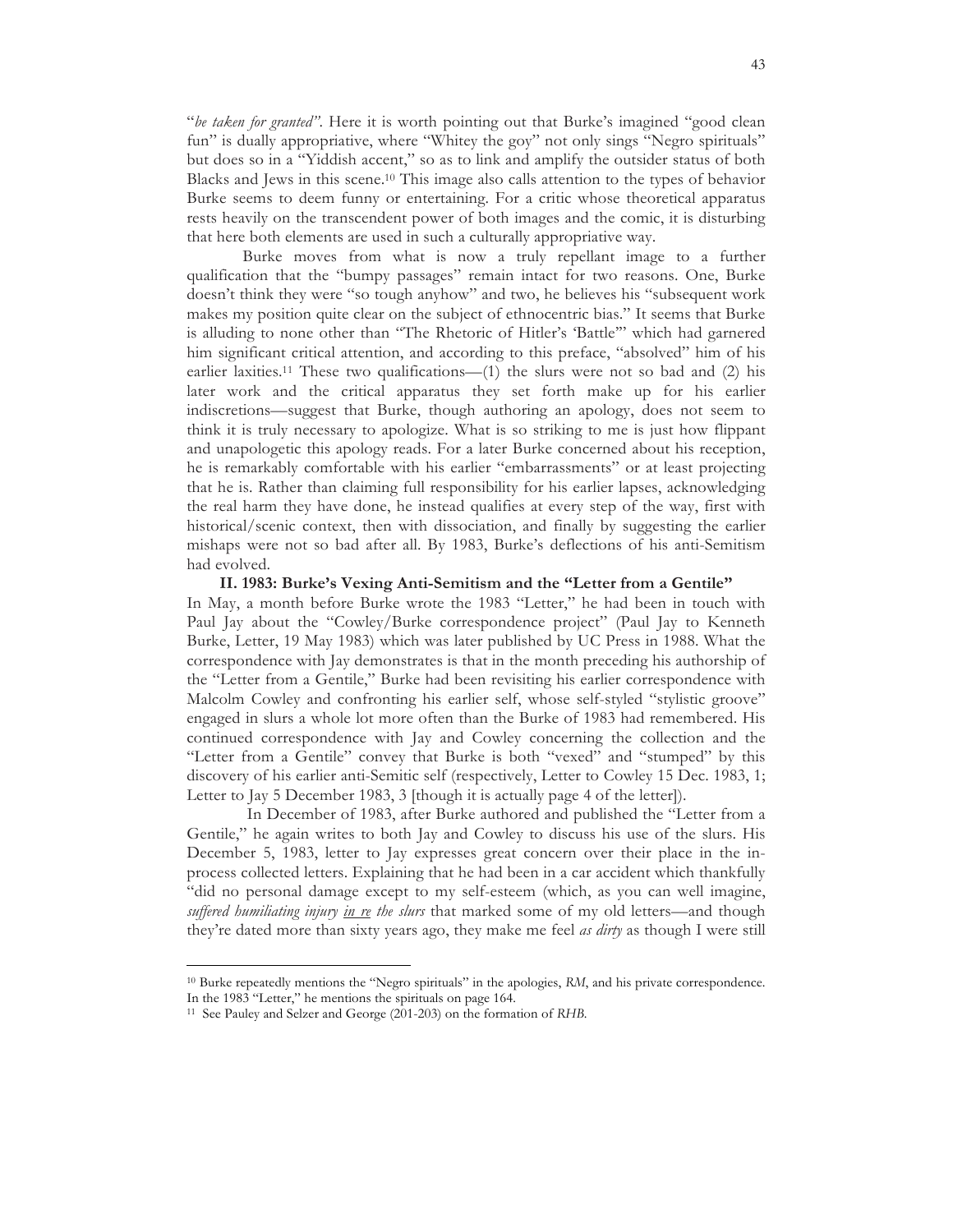caught in that *stylistic groove*)" (Kenneth Burke to Paul Jay, Letter, 5 December 1983, emphasis mine), Burke underscores the discomfort he feels around his earlier usage; he bluntly proclaims they cause him to suffer "humiliating injury" and "they make me feel dirty." Given the stereotypes of "dirty Jews" that Burke perpetuates in the public letter, this admission of feeling dirty in the private correspondence is an interesting choice. Burke declares that he is no longer caught in "that stylistic groove," though his selected examples in the "Letter from a Gentile" belie the depth of the anti-Jewish attitudes that gird the "stylistic groove." Burke then describes his "Letter from a Gentile" as his "one solace on that score."

Having enclosed a copy of the 1983 "Letter" in his letter to Jay, Burke remarks, "The comments which I have marked in red on p. 164 clearly indicate the source of the *stylistic obscenity*. The 'great democratic melting pot' in which I grew up divided the population into the many racial or religious sectors (both local and attitudinal) which invariably had epithetical slurs for referring to each of the others. And a sense of 'togetherness' was most spontaneously confirmed by conversing with someone who used the same slurs." In this December letter, he more bluntly and directly launches into the scenic explanation. At the same time, the page 164 he highlights refers to the portion of "Letter from a Gentile" where he attempts to repudiate his earlier use of the epithet "Jew bastard" in a 1935 *New Masses* review of *Goethe and the Jews*. In the private letter to Jay, he upgrades the severity of the condemnation he issues for this earlier word choice. In contrast to his other "indelicacies," at this point in December 1983, he considers the 1935 usage a "stylistic obscenity."

Although Burke upgrades the condemnation of the epithet in his private correspondence, the context in which his apology and condemnation appear in the published "Letter from a Gentile" not only underscores his attempts to offer "scenic explanations" but also reveals the anti-Israelism he slips into while making such scenic justifications. This slip reveals a more deep-seated and unacknowledged anti-Judaism.

In the public "Letter from a Gentile" Burke introduces this so-called apology "circumspectly" by means of a "modulation" which recalls the ethnic slurs his father used:

> In his early years, in a typical 'melting pot' city marked by its distinct ethnic neighborhoods and their mean words for one another, my father's mode of livelihood cut across this German-Irish division. And given his liking for the fun of things, speaking from the German side, he never said (I never heard him say) 'that's a dirty trick.' He always said, 'That's a dirty Irish trick (164).12

The discourse here sounds familiar because it follows the same rhetorical moves of his 1968 revised preface, where Burke displaces the responsibility for the slur in the scene, instead of squarely on the agent responsible for making them—in this case his father. From this modulation, Burke then turns specifically to what he terms the "Jew-Gentile relationship" a section to which I will give greater attention in a moment, and then to an explanation of his own earlier "ethnic embarrassment," which he attributes to the "delicacies of parlance." Attempting to account for his 1935 use of the epithet "Jew

<sup>12</sup> See also Crable on Burke's specific identifications vis–à–vis his familial heritage, 14-15.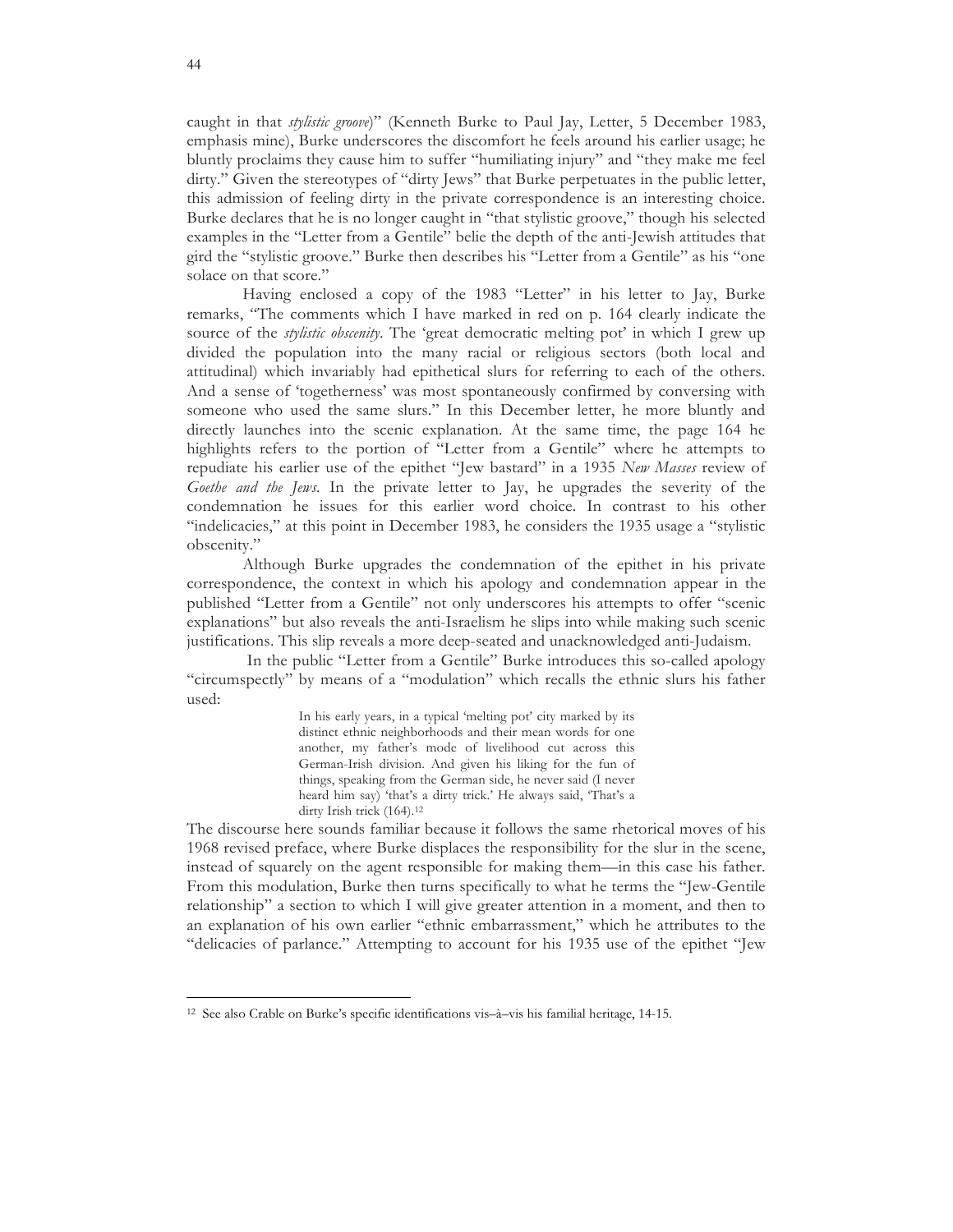bastard" in his N*ew Masses* review of *Goethe and the Jews,* in the "Letter from a Gentile," Burke writes:

> But I should say: when introducing the anecdote of my German-Irish father's invariably saying not 'that was a dirty trick,' but 'that was a dirty Irish trick,' I had in mind an *ethnic embarrassment that must be confronted with regard to (let's call it) 'the delicacies of parlance'* as they bear upon matters of dispersion. My anecdote was designed as a modulation into an otherwise blunt concern with these contrasting situations:

> 'One guy gets sore at another guy. In a case of that sort, the stylistic proprieties are such that the one guy refers to the other guy as a 'bastard.' But if the grouchy guy is a goy and the grouched-at guy is Jewish, in that case, the proper appellative is not just 'bastard' but 'Jew bastard.' And the 'delicacies of parlance' are here a wry reflection of the term 'Judeo-Christian', which in itself is a quite reasonable hyphenation, and does reflect the identity, not just individual, but 'tribal' in terms of which the grouched-at guy himself had asked to be identified." (164)

Here Burke uses juxtaposition to suggest his slurs like his father's were a product of the historic moment and the attempt to "fit in." As such, they are "a wry reflection of the term 'Judeo-Christian' which in itself is a quite reasonable hyphenation." Again, using juxtaposition, this time, by pointing to the hyphen between "Judeo–Christian" and underscoring how it is "reasonable," it seems that Burke hopes his readers will deem his earlier usage of "Jew bastard" as "reasonable" as well. Although the private correspondence with Jay suggests Burke found this particular "indelicacy" to be a "stylistic obscenity," here in the public letter, Burke attempts to temper the severity of the stylistic mishap by suggesting it is "merely" a stylistic choice. Yet, for a critic who pays so much attention to the power of style and form, it is odd to see Burke engage in this type of dissociative acrobatics that fail to acknowledge that the stylistics shape and reinforce attitudes, which are in and of themselves reflective of and responsible for "incipient actions." He concludes this section of the letter with a simple "So much for that *embarrassing pleasantry*. And at this point, for reasons that the remaining pages should make clear, we must proceed in another dimension" (164, emphasis mine), and quickly changes topic.

While Burke may quickly change topic in the public letter, suggesting he is ready to move on, his private correspondence shows that the earlier uses haunt him, and in fact, he is unable to move on. A week later, in his private correspondence with Jay of December that same year, Burke is "stumped" by his own use of ethnic slurs. (Kenneth Burke to Paul Jay, 5 December 1983, 3 [though it is actually page four of the letter]). He is **still** thinking about his use of the slurs two days after he sent a follow-up December letter to Jay when he writes Malcolm Cowley on December 7, 1983. He writes, "The enclosed copy of the 'Gentile' letter is selections from a much longer *batch of stuff on and around the subject*. *I dare hope that these pages will absolve me of my slurs exuded over 60 years ago*. I also enclose a copy of my letter to Paul Jay, and a copy of a related passage in my preface to *The Complete White Oxen* volume" (Kenneth Burke to Malcolm Cowley, Letter, 7 December 1983). In this letter to Cowley, he connects the revised preface to the "Letter from a Gentile" in purpose and explicitly claims that he hopes that the later letter will provide absolution for the "slurs" of his youth.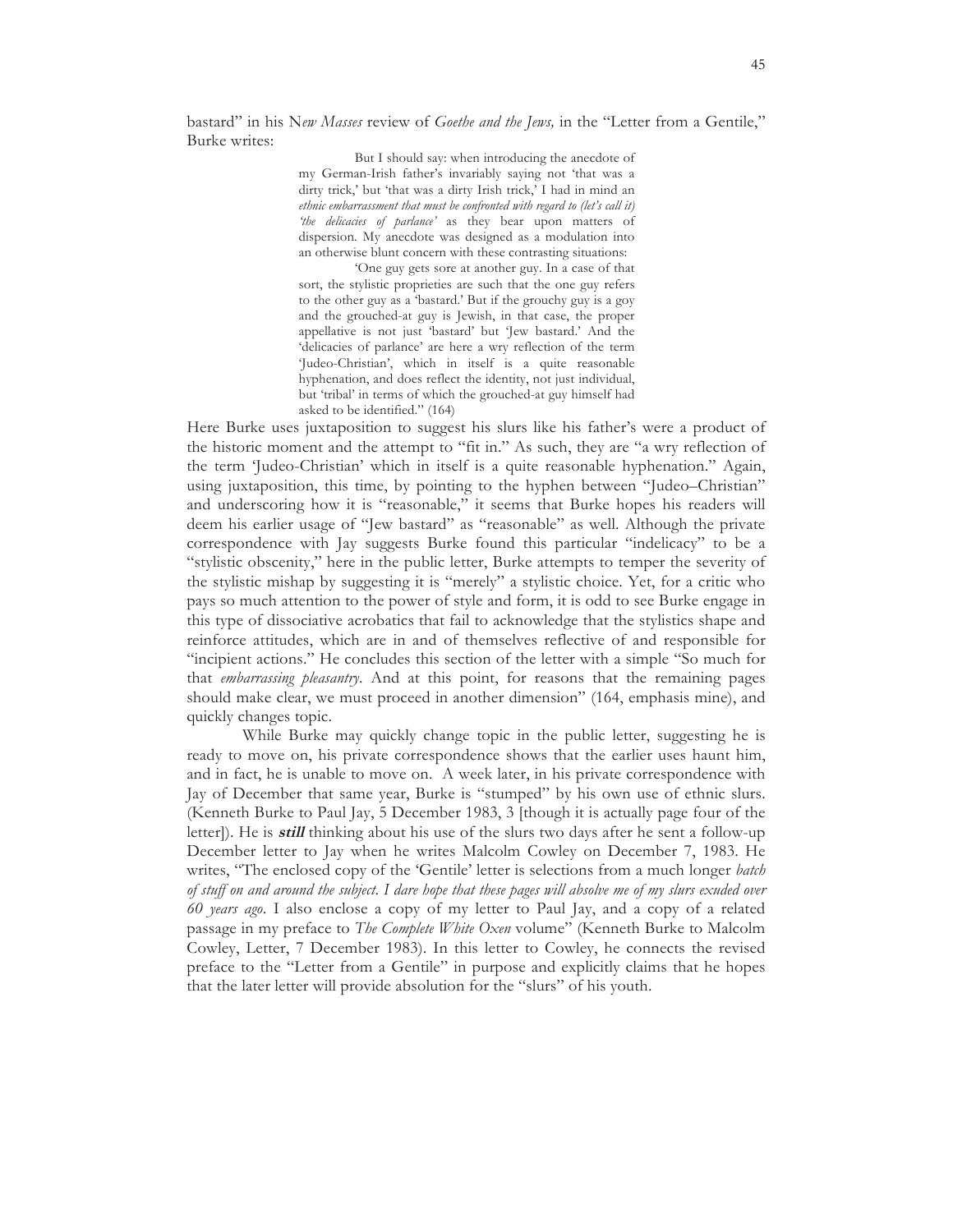A week later on December 15, 1983, Burke again writes to Malcolm Cowley, "vexed beyond measure" by these "embarrassments" (Kenneth Burke to Malcolm Cowley, 15 December 1983). He writes:

> Damn! I glanced at some more pages of the correspondence. That *filthy slur* does keep turning up. I had almost totally forgot how recurr {sic} it was. I am *vexed* beyond measure.

> It's a vulgar kind of snobbery, *a reflect of my considerable insecurity*. Somehow or other *my confronting of it gets all mixed up with my car accident, which I go on reliving*. And *my need to clear up so much Unfinished Biz* also keeps me so much 'indispersion,' I can't even decide what to take with me for GA or even where to find it. (KB to MC, 15 December 1983).

In this letter to Cowley, one of his closest friends for more than 60 years, Burke shows just how ashamed and vulnerable he feels by this discovery of the "filthy slur" and its seeming ubiquity in his early writing. And yet, even when he expresses shock at just how often "[t]hat filthy slur does keep turning up", Burke continues to try to justify his use of it. Burke's explanation can *still* be read as an attempt to make these slurs innocent. In fact, the need to make them innocent seems all the more pressing given Burke's desire to "absolve" himself of his earlier record with his growing awareness of his own mortality reflected in his continual reference to the "car accident" and "Unfinished Biz." There is an urgency in both his need and desire to make these slurs seem *innocent*, given their potential impact on the legacy that he will leave behind when he dies. In this later letter to Cowley, he explains that "it's a vulgar kind of snobbery, a reflect of my considerable insecurity," casting light on the way that using these derogatory terms helped Burke to soothe his own self-esteem, for in lashing out in insecurity, he helped to secure more stable ground for his own place in the racial/social hierarchy. As Burke himself notes in *RM*, "hierarchy is as good an indication as any of the way in which the 'naturalness' of grades rhetorically reinforces the protection of privilege" (Burke *RM* 141).

Burke's tendency to make a rather unapologetic apology for his anti-Semitism is most bluntly revealed in his 1983 "Letter" published in a special issue of *Dialectical Anthropology* dedicated to none other than "The Jewish Question."13 Careful analysis of this letter shows that Burke did not fully escape the anti-Jewish ideas he encountered in his youth. Worse still, he slips from unacknowledged anti-Judaism to anti-Israelism throughout the "Letter." These slips suggest that while Burke may have become ever more embarrassed by and ashamed of his anti-Jewish and anti-Semitic sentiments, he did not provide a thorough repudiation of them. Although, he did admit to Cahill at age 92 that he had been "very anti-Semitic" for a long period in his life, this letter suggests he could not fully get over it.

Like his earlier apologia in the 1968 Preface, Burke begins "Letter from a Gentile" by identifying with a minority group, in this case, specifically Jews. He writes, "Ever since I learned the word, 'Diaspora,' and that was a long time ago, *I have inclined* 

<sup>13</sup> Burke's letter is addressed to the issue's editor, Stanley Diamond, the American poet and anthropologist who was also the journal's founder. The issue included nine longer essays, two interviews, and one case study in addition to Burke's letter. At the time Burke authored his letter, Burke's daughter Eleanore Leacock (aka "Happy") was on the journal's editorial board.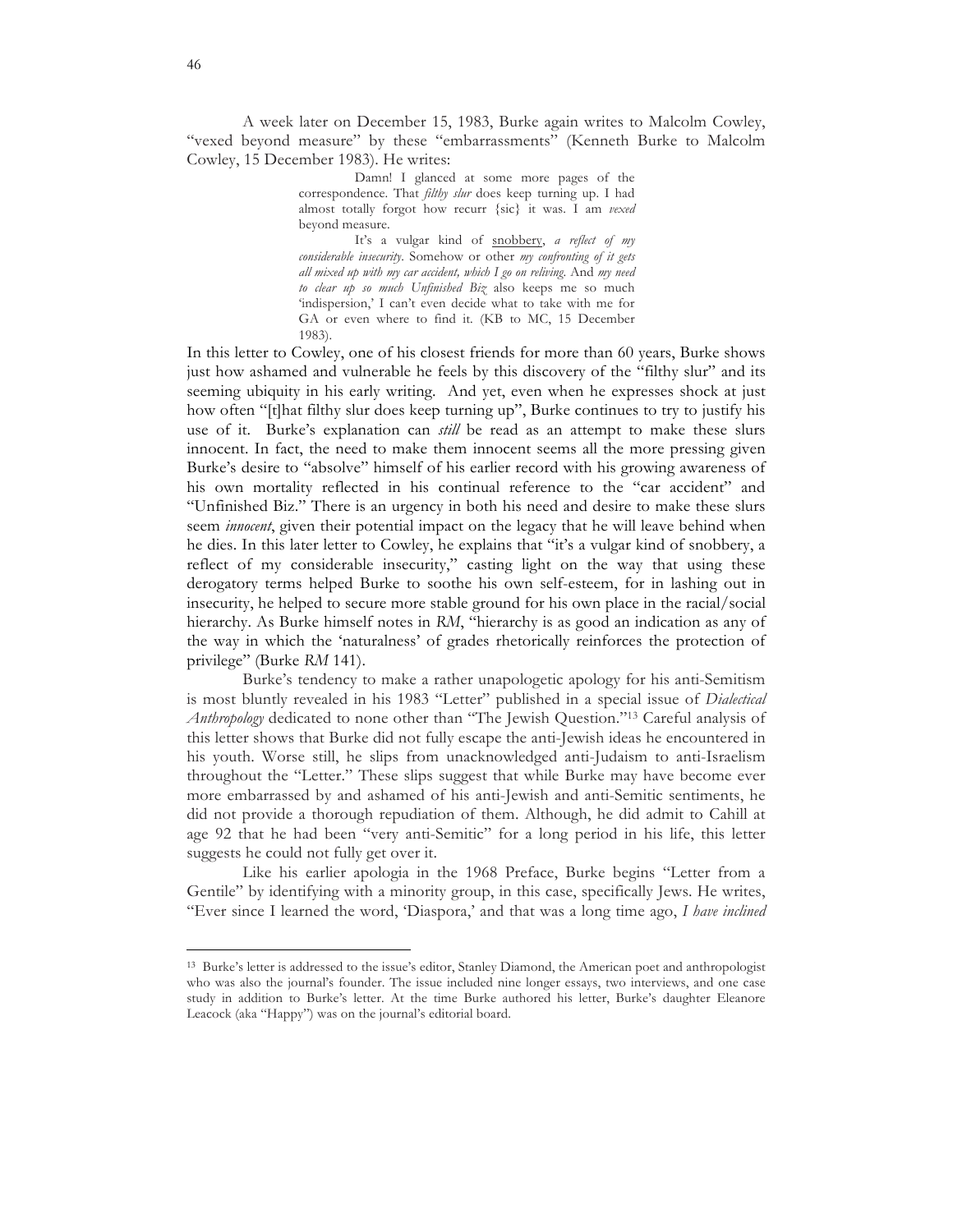*to class myself as 'in dispersion*.' In this respect *I have sometimes referred to myself (to myself) as an 'honorary Semite*.' Accordingly, never at a loss for a low pun, when I say 'What's the program?' I hear Echo answer, 'What's the pogrom?" (161, emphasis added). Burke both identifies as "honorary Semite" to himself, and then goes on to trouble this very identification. It is important to note that the way he troubles this identification is to slip into anti-Israelism. He continues:

> But this very issue is in dispersion with me. *For I'm never quite sure that this goy's ways of feeling in dispersion entitle him to feel as close to his Jewish brethren of Diaspora cast as he does* (when he does feel that close, for often, even before the new motivation takes problematic form in Israel, this goy had urgent inducement to play down any sense of sympathy with one or another antagonist, though even in those cases he felt a sneaking bond, as though we glimpsed a common strand of understanding within and despite the dastardy of some particular local contest). (161, emphasis mine)

In this passage, Burke's identifications follow several oscillating twists and turns. First, he takes issue with his own decision to identify as "an honorary Semite" because he is "never quite sure that...[his].. ways of feeling in dispersion entitle him to feel as close to his Jewish brethren of Diaspora cast as he does" (161). Then he notes that he does not always feel that close, in part because he tries to "play down any sense of sympathy with one or another antagonist" and in part because of the way the "new motivation takes problematic form in Israel" (161). He dissociates his identification with Jews in the dispersion from those who are living in Israel. Instead, he groups all Israelis together, and in classic Burkean critique offers his own way of "sizing it up": "The Israelis, Begin-style, are in a quite different groove. *Maybe I got it wrong, but here's how I size it up*: Skilled statecraft acting in behalf of the British Empire had *put liberalism to expansionistic use by favoring, among the Arabs, a Jewish homeland that would complicate the hegemony of that area*" (161, emphasis added). Burke's use of the term "groove" here to mean the choices of Israelis, suggests how his earlier anti-Semitism is explicitly linked to his current anti-Israelism by the very "stylistic" choices he makes. Earlier the "groove" is meant to excuse the severity of his use of anti-Semitic slurs, here it functions as an imaginative and stylistic link to the anti-Israelism that grows out of the anti-Judaism that girds the earlier anti-Semitism.

Burke's oscillating identifications continue to move back and forth between Jews and Israelis throughout the Letter. Though he seems to dissociate Begin-style Israelis from other Israelis in later parts of the "Letter" (162), in this passage he moves away from this dissociation and instead collapses distinctions between Israel and British imperialism. He "sizes" Israel up as an agent of the British Empire, which "complicate[s] the hegemony of that area" (161). Rather than recognizing Israel's legitimacy to exist as a sovereign nation, he too easily writes over the historical circumstances that gave birth to Israel as a modern state and ignores the religious significance and historical claims Jews have to the land. He then employs comparison by analogy to liken Israel's expansionist actions to the genocide committed by the U.S. against Native Americans. He also associates Israel's expansion with the undermining of its democratic ideals because "the more territory they include, the greater the 'democratic' problem of the vote" (161, emphasis in original). It is unclear whether he makes this genocidal comparison because he is writing in 1983, just one year after the horrific events of Sabra and Shatilia, or because he believes that Israel as a nation-state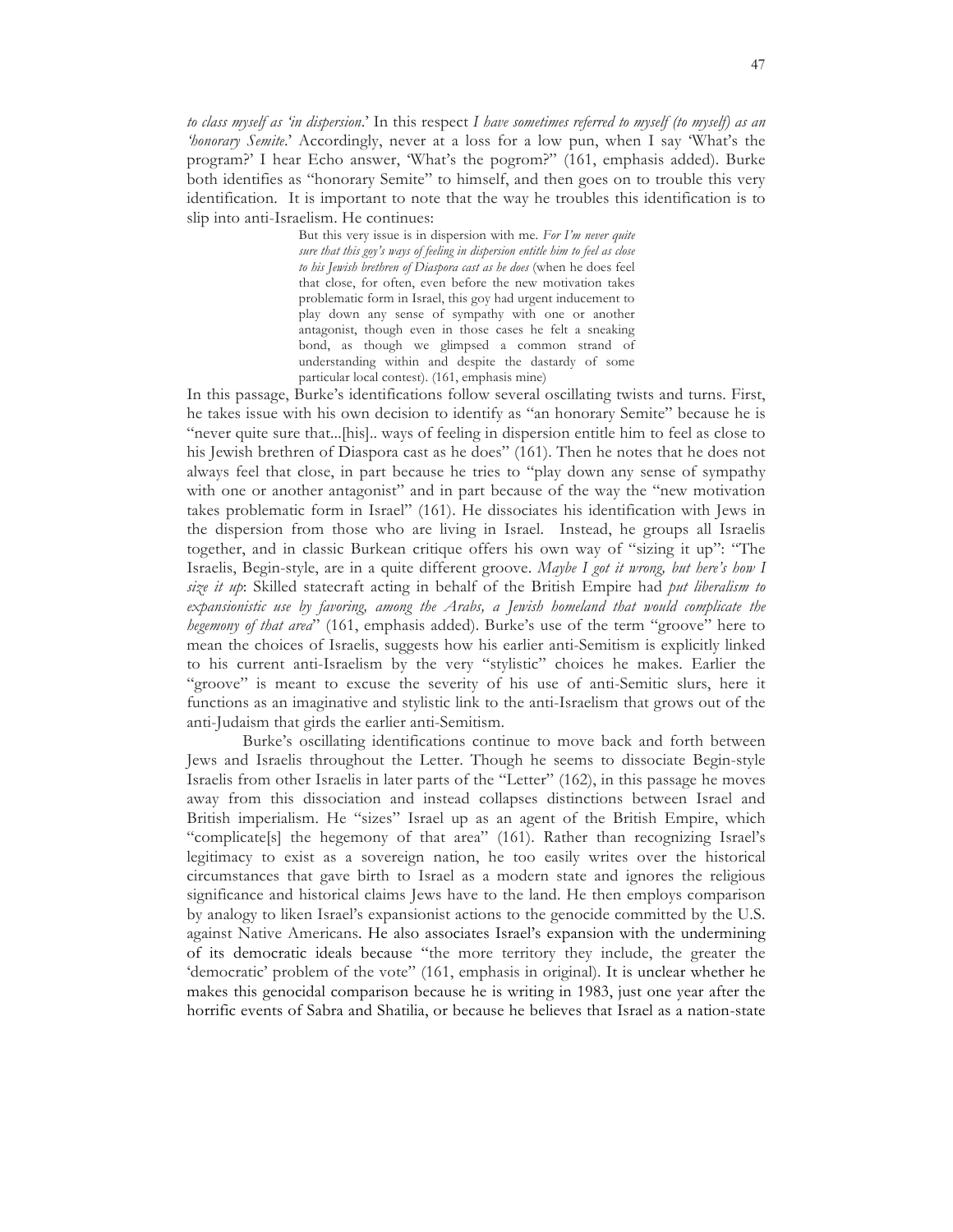should be "sized up" by such genocidal crimes. Later in the letter, he returns to this analogy, this time referring to the Palestinians as the "present 'natives,'" thus likening Palestinians to indigenous people with unquestionable rights to be in the land and suggesting that Jewish people by extension are neither indigenous (thus denying the continuous presence of Jewish people in "Zion") nor legitimate in their aspirations for nationhood. Burke writes:

> They [Israel] are expansionistic, as nation-states usually are (ours having been almost fabulous in that respect, aided greatly by the fact that we were also importing new modes of production wholly different, an advantage the Israelis have slightly over the present 'natives' in the biblical homeland, but it will become 'progressively more precarious'). It's a *mean situation*, made *meaner* by the inability of USA and USSR politicians to agree on rational ways of resolving our conflicts. (162, emphasis by quotation in original, emphasis by italicization mine)

In this passage he repeats several times it is a "mean situation," but in Burke's mind, "Israel" is the "opposite of true Diasporism." As Burke "sees it": "the only diaspora kind of people would be those here or elsewhere who wince at the kind of militaristic policies that go by the name of patriotism." And here it seems Burke attempts to both "outJew" and replace the "Jews." For him, *true* Jews or diaspora people are only those who would be opposed to Israel's expansionism. So he engages in dissociation once again, though this time he dissociates between the true Jews, which he defines as diaspora Jews, Jews of the book and intellect, which in his private correspondence he values highly and seeks as a resource to transcend none other than ethnic prejudice,14 and the "bad Israelis," in other words, Jews who are not of the diaspora, Jews who are territorially expansionist and by his analogical extension genocidal.

Here in the "Letter from a Gentile," it is as if he has taken an anti-Israel activist's playbook and adopted the argument unquestioningly or unwittingly. The warrants girding his Letter's "stylistic groove" seem to be as follows: Jews have no historical presence in and therefore no legitimate right to the land, Jews have engaged in genocidal actions to expand militarily and ethnically cleanse the land of the "Palestinian natives," and although Israel professes to be a democracy, the more territorial expanding it does the less democratic it becomes.

These anti-Israel and anti-Jewish attitudes are ironically underscored by the letter's self-declared purpose as an attempt to "forestall misrepresentations" (167). The letter characterizes some of the "unfinished biz" as dealing with the earlier slurs and confesses both Burke's "inability to move on" and his regret/shame/disappointment at being unable to do so. Then Burke moves back to the place of Jews in the development of capitalism and commerce: "But there was the sense that my whole concern with the role of Jews in making investment possible (within the orthodox canons which required roundabout fictions for such enterprise) threw things out of proportion. How to get the proportions right?" (168). Burke is aware that his own

<sup>14</sup> There was another side to Burke's view of Jews: "I was fascinated by Jews, who did seem to me a 'peculiar' people. And they taught me liberalism in racial matters. Their teaching was not just 'out of the blue.' It was to their interests—but also it was a good contribution to us all" (Kenneth Burke to Paul Jay, Letter, 5 December 1983, 2).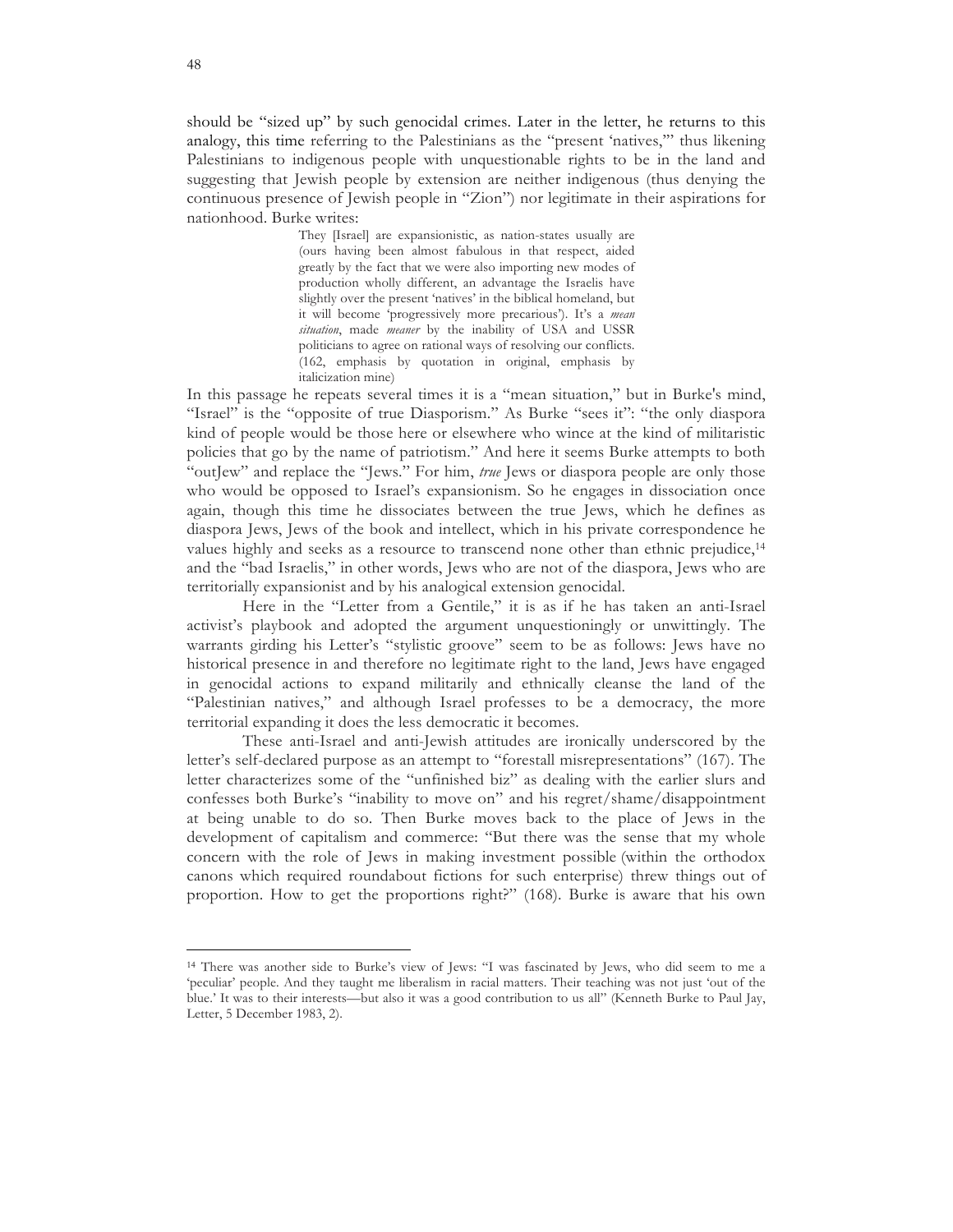obsession with Jews and money is "out of proportion" but he is left with the question of "how to get the proportions right."

Yet, belying his inability to "move on" or "out of" his anti-Judaism, in his attempt to "get the proportions right," he tells several anecdotes in rapid succession, all "ordered" around the theme of anti-Semitic stereotypes of Jews and money, hoarding, miserliness, and filth. It is significant that Burke ends this line of thought with the positive encounters he had with an actual Jewish person, Matthew Josephson, as it reflects the fact that though deeply ingrained, Burke's anti-Jewish attitudes were not impervious to change, especially when he encountered actual Jews.15Although he may not have "fully recovered from them," he seems to have at least mildly revised (or at the very least mitigated) some of his anti-Jewish ideas. As Dale Bertelsen points out, "a few years after meeting Matthew Josephson at Columbia University, Burke's derogatory references to Jews seem to disappear from his letters to Cowley" (84–85).16

Burke then returns to recounting his experiences in high school, this time at Peabody High in Pittsburgh, where he claims to have had "another 'Judeo-Christian' imagining, also with the bleat (the 'goating')," this time with his experience of reading aloud *The Merchant of Venice* (169). Burke was assigned to read the role of Shylock and explains:

> I got into the role enough to feel very sorry for the *poor wealthy* Jew. He seemed so damned lonesome, *and I felt like him in that respect*. And in exploiting the 'anti-Semitic psychosis' of his audience so bluntly, along with his humanizing subtleties. . . Shakespeare knew why both dramaturgy in general and his Christian drama in particular called for a victim that called for a touch of compassion. (169, emphasis mine)

In recalling the sympathy he felt for Shylock's lonesomeness, Burke contrasts the function of the Jew in "Hitlerite *rhetoric*" with the "treatment of Shylock in Shakepearean *drama*" (emphasis in original, 169): "Hitler's job was to so dehumanize the Jew that 'Aryans' owed him nothing. Shakespeare's job was to so humanize the Jew Shylock's [sic] situation that the text could come into such a beautiful focus from with the details of the story.  $\therefore$  (169).

Burke spends most of the final pages of the "Letter from a Gentile" circling around his analysis of *Merchant of Venice*. He asks his audience to consider "what the play touches upon, in its way of entertaining a Christian audience (of those times) by its variations on the theme of anti-Semitism…" (170). Then he returns to his identification with Shylock and admits:

> I, feeling so sorry for Shylock's lonesomeness when I was 'goating' during my reading of his lines, I couldn't have said so then what I say now; but I felt something along this line: The Playwright *indulged* Jessica. Abandon her father to become a Christian that would fit the pattern. But she shouldn't, without signs of regret, have squandered his funds" (170, italics in original, underlined emphasis added).

<sup>15</sup> Crable notes that Burke's encounters with Ellison were also powerful in pushing Burke to think about, if not ultimately revise, his ideas about race.

<sup>16</sup> As Burke points out and Bertelsen underscores "Burke himself has acknowledged that Josephson 'helped me greatly' to deal with the anti-Semitic psychosis and to thus bridge the Judeo-Christian divide (1983, p. 169)" (85).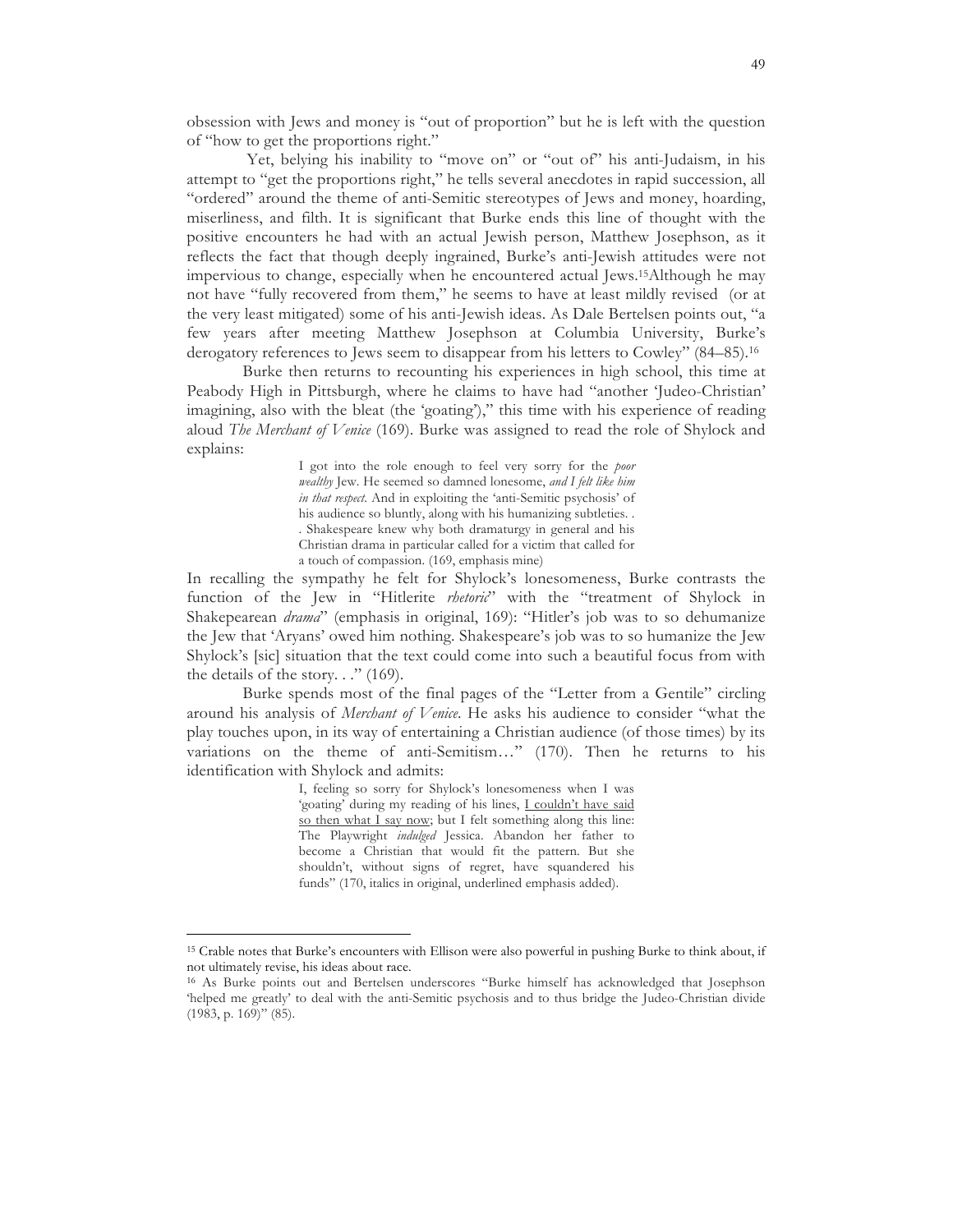Even here in the very moment when Burke seems to identify most strongly with Shylock, he is only able to identify with the stereotype of money-loving Jews that Shylock called forth for Burke. For it is not the loss of the daughter, or her conversion to Christianity which plagues Burke, rather it the loss of the "Jew's money."17 Throughout these "scrambled together" notes (Burke, "Letter", 168), Burke perpetuates a slew of negative images about Jews having to do with hoarding, scavenging, "filth," and money. For a man attempting to "absolve" himself of the hurt caused by slurs he issued earlier in life, these anecdotes betray the depth to which these derogatory ideas about Jewish people were ingrained in Burke's thinking. Interestingly, he points out his own position in the matter by calling attention to the ways "we probably all inherit to some degree vestiges of the ambivalent situation which Nietzsche's ingenious forms of anti-Semitism pointed up" (162), acknowledging that his ideas inherit vestiges of anti-Semitism.

At this point, I want to return to a section of the letter analyzed earlier in this article where Burke sandwiches his cryptic and coded apology for his use of the term "Jew bastard" in the 1935 *New Masses* review in between two scenic explanations for ethnocentric prejudice—that of his father and that of his earlier self. In the middle of his "modulation" about his father's slurs, Burke slips once again from a description of Jewish-Gentile relations into anti-Israel attitudes, and for the third time in this letter alone, he compares Israel's actions to the genocidal actions of the US against Native Americans. He begins by highlighting that Jews are a race:

> In any case, turning now to the Jew-Gentile relationship specifically, it begins this way for sure: As far back as the tribe's great book, *the members of the race*, beginning as God's 'peculiar' people (the translation says) *survive not simply as individuals, but as Jews*. The Jews themselves impress it upon the goyim that they are Jews, and that they are surviving as Jews. (164)

This is the third time in the relatively brief "Letter" that Burke compares Israel's actions to the genocidal actions of the US and collapses Israel's national desires and goals with the British Empire's imperial, colonial aspirations. And if earlier in the letter he attempts to distinguish between those who support Beginism and those Israelis who do not, here all Israelis are grouped together. In a variation of chiasmus, Burke underscores the proportions of Israel's actions given the "tiny territory" it calls its own: "whereby the Israelis' ways of expanding so little in so tiny a territory are correspondingly as tiny as our nation's ways of dispossessing the native population were grandiose" (164).

Burke's ideas about nation-states from *Rhetoric of Motives* shed light on the complicated interrelations between Burke's own anti-Jewish influences, anti-Semitic slurs, and anti-Israel attitudes. Burke writes, "Once a national identity is built up, it can be treated as an individual; hence like an individual its condition can be presented in sacrificial terms" (Burke *RM* 165). To the extent that Burke treats Israel as something that can metonymically be represented by "Begin" and all the negative connotations of his expansionist political policies, Burke paves the wave for Israel to "be presented in

<sup>17</sup> In his introduction to the special issue in which Burke's letter appears, "The State of Being Jewish," Diamond offers a contrasting interpretation of *Merchant of Venice*. "Shakespeare makes it clear that the tragedy of Shylock was not in the loss of his money, but in the loss of his daughter; i. e., of his family and religion, the two being linked, and therefore-the loss of his self respect" (2).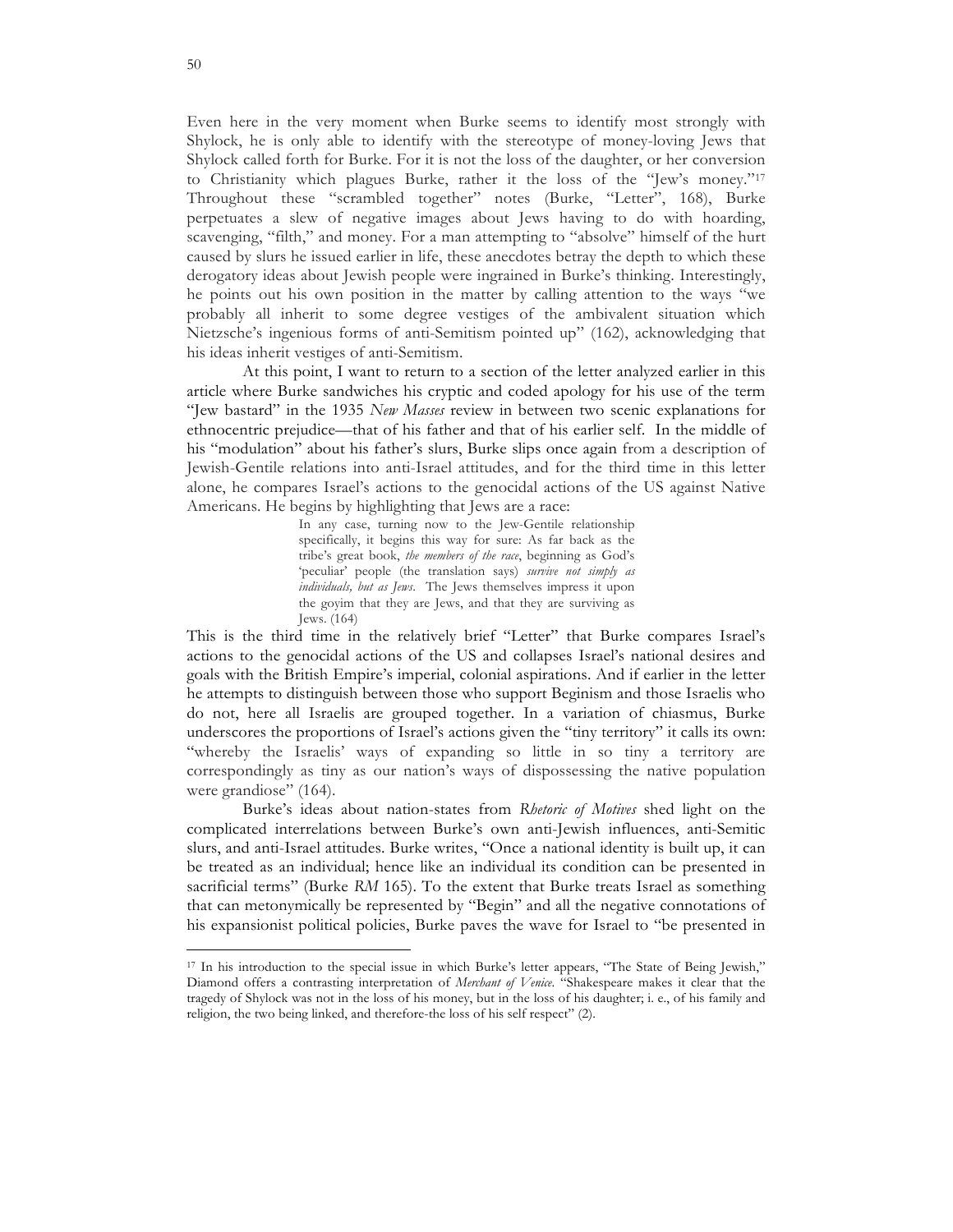sacrificial terms." Perhaps Burke's anti-Semitism is transformed, not out of his system in a way but rather into a reflection and representation of his deep-seated anti-Judaism "expressed with a difference" (*RM* 314). Burke writes: "A motive, when genuinely transcended, is not dropped, but transformed. It is redeemed not by subtraction, but by inclusion in a new fellowship. It is thus not repressed, but expressed, yet expressed with a difference: for its 'nature' has been 'graced'" (Burke *RM* 314). While "graced" would not be the word I would choose to describe Burke's anti-Israel sentiments, his understanding of the way motives are never fully "dropped" even when "transformed" suggests that his putatively "transformed" anti-Semitism merely reappears in the "new fellowship" of anti-Israelism which grows out of his anti-Judaism.

A significant portion of Burke's 1983 "Letter" focuses on his discussion of Jews in the Middle Ages, their role in transforming the economy by virtue of the role they play as money lenders, and his own experiences with and discussion of Shakespeare's *Merchant of Venice*. At one moment he considers what might be the "Next Step," the transcendence that comes from moving beyond the New/Old Testament dialectic (165). Imagining a transformative moment beyond the Judeo-Christian dialectic, Burke contends that in order to reach it, we must first better understand the "past developments in Western history that contributed to any current scars of anti-Semitism" and for him (165), those past developments all have to do with the role of Jews in financial transactions, specifically the role of money lending. From here, he launches into an analysis of the biblical passages that relate to dispersion and the stipulations under which "usury" is acceptable, offering a lengthy discussion of Jews in the Middle Ages. In an unclosed parenthetical aside, Burke remarks, "It may begin to dawn on the reader that this self-stylized 'honorary Semite' is becoming evangelical, is now turning things around, and wants a whole further band of others to join a New Diaspora. . ." ("Letter" 166). Burke is trying to imagine such a "New Diaspora" that would replace the current problems associated with the Judeo-Christian dialectic, and the anti-Semitism that grows out of it. Yet in so doing, he moves from the specific representations of Jews as a "peculiar people" to a universalizing move, claiming that humans (substituted here for Jews) are "nature's 'peculiar' people among the various biologic organisms on this earth" ("Letter" 166). This substitution seems connected with his earlier over-identification with/as a minority in the Preface and with diasporic Jews here in the Letter. While this substitution works to eliminate Jews by writing over them, just a few sentences later Burke displaces these eliminationist ideas onto John Calvin.

After focusing on Jewish people's and metics' role in financial dealings that "were beneath the dignity of the free citizen to be directly associated with" (169), Burke concludes his letter with these final remarks on *Merchant of Venice*:

> Moving on up to my problematic wind up… I should add one notion, be it right or wrong. It seems to me that the offshoots of Calvinism, whatever their reservations against Judaism, performed in their way the *transitional function* that the Jewish kind of metic performed elsewhere by *introducing motives needed for the Next Phase*. A significant step is involved here; namely, the distinction between 'interest' and 'usury.' Contemporary 'progress' has so confused that distinction, you wouldn't know the old place now.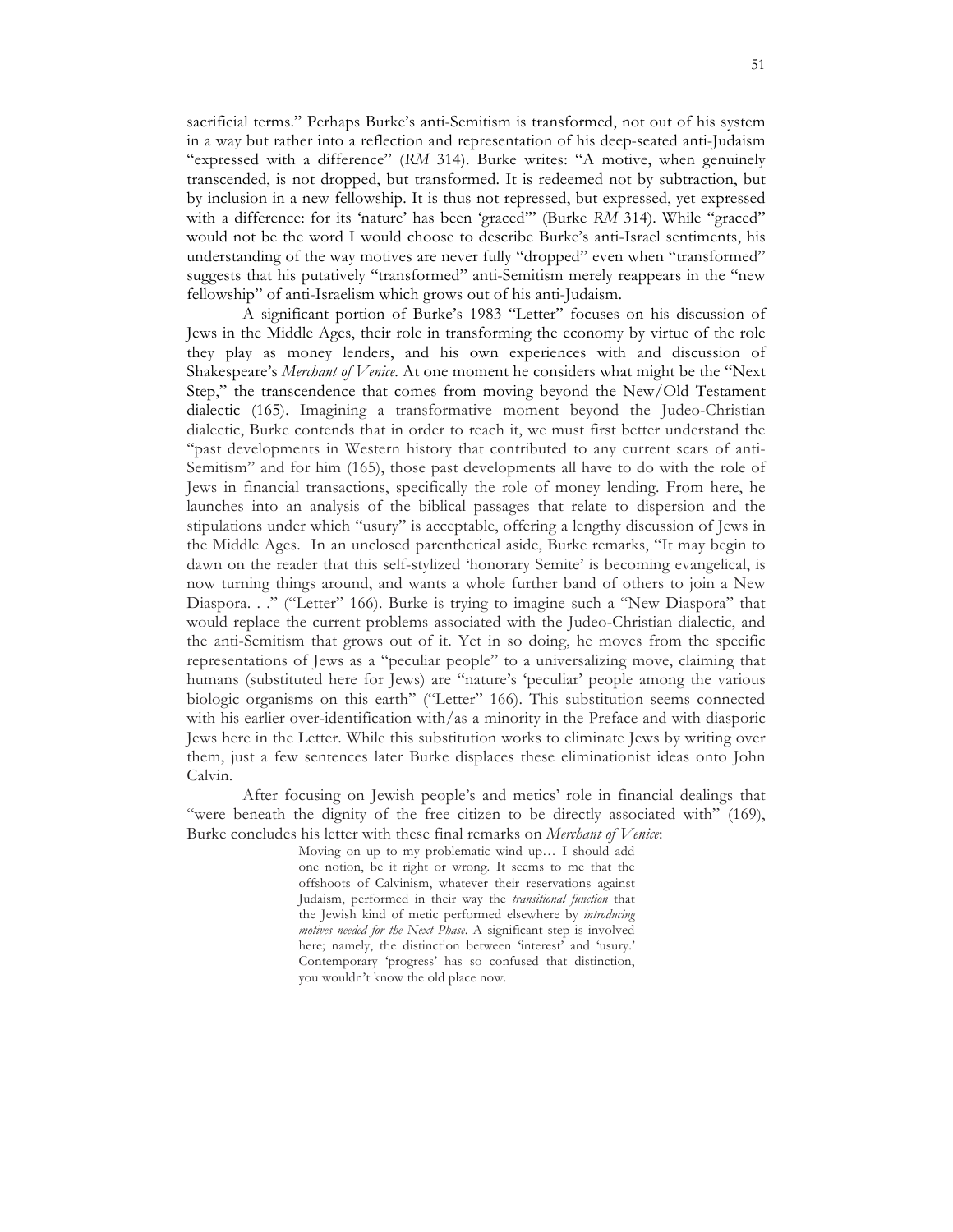Calvinism succeeds Judaism; the old merchant is forced off the stage. And his offspring are obliterated. (171, emphasis added)

In these final lines, Burke casts Calvin as the scapegoat responsible for the connections between Jews and usury<sup>18</sup> and attempts to absolve himself finally of eliminationist anti-Semitism. Calvin, using anti-Judaism as a foundation, condemned Jewish usury, Jews as materialist, and "saw little value in the continuing presence of Jews and Judaism" (Brayme). Like the *Merchant of Venice*, which concludes with "obliterated offspring" in that Rebecca has married out of the faith and thus ends the line of Jewish continuity, Burke ends his letter with a similarly bleak future for Jewish peoplehood.

Over the course of his life, Burke continually wrestled with the "discomfiture of his own making" that resulted from his attempts to confront his anti-Semitism and the deep-seated anti-Jewish attitudes that girded it (167).19 At different periods in his life, Burke wrestled differently with his increasing shame. Early in his life, he engaged in anti-Semitic slurs, shifting the focus from his own loneliness and outsider status to those of the Jews he read about as an insecure, teenage youth. Perhaps recognizing parts of his insecure and uncomfortable self while reading Hitler's *Mein Kampf*, Burke crafted "The Rhetoric of Hitler's 'Battle'" as an attempt to wrestle with and rid himself of the type of anti-Semitism he analyzed so insightfully. Later in his life, when reflecting on the writing created by his younger, more insecure self, he attempted to make his earlier "indiscretions" innocent by displacing accountability in his historical scene. Even at the moments when he attempts to confront his attitudes head on, finally accepting some agency by declaring that he was once "very anti-Semitic," he continues to use dissociation to make his earlier "indiscretions" innocent, dissociating the language from the content, his stylistic choices from his anti-Jewish beliefs, and his earlier, younger self from his current one.

My attention to Burke's anti-Judaism, anti-Semitism, and anti-Israelism complicates the hagiography the field engages in around him. As Sharon Crowley once said of Richard Weaver: "I find it hard to understand why his work has for so long been so uncritically received and why it is presented so abstractly in textbooks meant for students. If I had my way, certainly, it would appear there no longer" (90). Just as Crable points out Burke's complicated relations with Ellison and race, this article has raised enough questions to trouble the easy-hagiography. I do not mean to suggest that we should eliminate Burke from the canon, but we absolutely must raise awareness of his troubling attitudes and actions; revise and redraw the "scope" of the "representative anecdotes" we use to introduce Burke to graduate students, undergraduate students, and one another; and trouble the way we rhetoric scholars so easily and uncritically embrace the theoretical apparatus he developed under such deeply entrenched anti-Jewish attitudes. As Crable points out, "Biography aside, Burke

<sup>&</sup>lt;sup>18</sup> I thank David Frank for inviting me to write this essay and offering tremendous encouragement and insight in mulling over the interpretation of these difficult and disturbing ideas.

<sup>19</sup> In the middle of the 1983 "Letter" Burke reflects on his own act of writing by discussing his character in *Towards a Better Life*: "He was in for much discomfiture, largely of his own making—and his author thinks of him now, when squirming about in this present effort" ("Letter" 167). The very use of the word "squirming" suggests the duality of Burke's discomfort and his wriggling about to relieve himself of that discomfort, specifically with regard to the repeated and continual embarrassment he felt from his earlier use of "that filthy slur."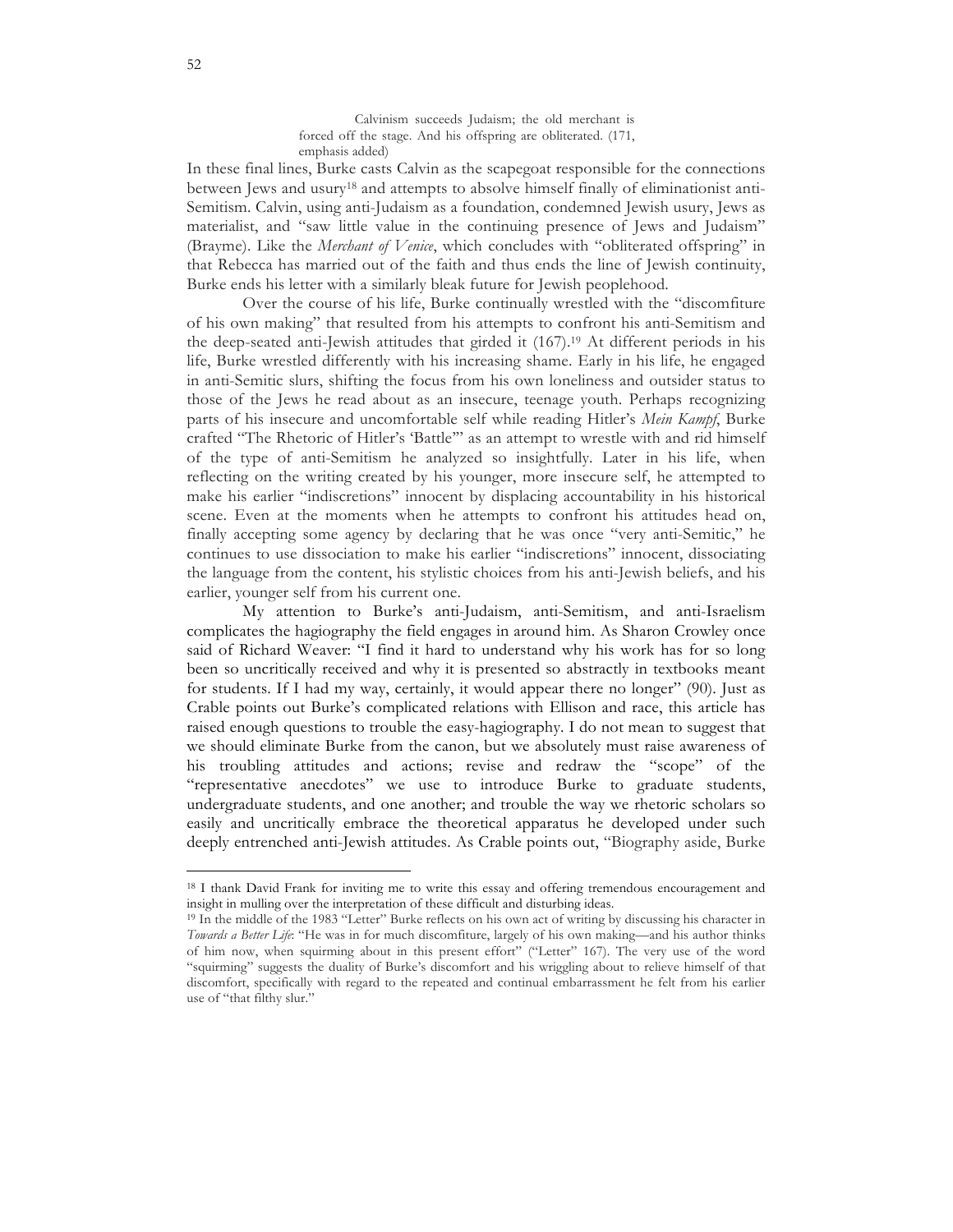is simply not known for his writings on issues of race" (10), and I might rejoin, neither is he known for his anti-Semitism. But it is high time that we begin to teach this important scene along with "representative anecdotes" about *RHB*.

#### **Works Cited**

- Bernard-Donals, Michael and Janice W. Fernheimer. Co-editors. *Jewish Rhetorics: History, Theory, Practice*. Waltham: Brandeis University Press, 2014. Print.
- Bertelsen, Dale. "Kenneth Burke and Multiculturalism: A Voice of Ethnocentrism and Apologia." *Qualitative Research Reports in Communication* (2002) 82-89. Print.
- Bayme, Steven. *Understanding Jewish History: Texts and Commentaries*. 1997: Ktav Publishing House, Incorporated. Print.

Burke, Kenneth. Review. *Goethe and the Jews* by Mark Waldman. *New Masses* 14 (March 1935): 25.

- \_\_\_\_\_\_. Preface. *The Complete White Oxen: Collected Short Fiction of Kenneth Burke*. Berkeley: UCLA Press, 1968.
- \_\_\_\_\_\_\_. "Letter from a Gentile." *Dialectical Anthropology*. 8:1 2 (October 1983): 161–171.
- \_\_\_\_\_\_\_. Letter to Paul Jay. December 5, 1983. Kenneth Burke Archives, Penn State University, Burke 2, file titled "1984 Jay [Burke Collection]"
- Letter to Malcolm Cowley, December 7, 1983. Kenneth Burke Archives, Penn State University, Burke 2, file titled "1984 Jay [Burke Collection]"
- Letter to Malcolm Cowley. December 15, 1983. Kenneth Burke Archives, Penn State University, Burke 2, file titled "1984 Jay [Burke Collection]"
- Cahill, William. "'Always Keep Watching for Terms': Visits with Kenneth Burke, 1989–1990." *Kenneth Burke Journal*. 7: 2 (2011). http://kbjournal.org/cahill accessed 5 January 2016.
- Crable, Bryan. *Ralph Ellison and Kenneth Burke: At the Roots of the Racial Divide*. Charlottesville: University of Virginia Press, 2012.
- Crowley, Sharon. "When Ideology Motivates Theory: The Case of the Man from Weaverville" *Rhetoric Review* (2001) 20: 66-93.

Diamond, Stanley. "The State of Being Jewish." *Dialectical Anthropology*. 8:1–2 (October 1983): 1–5.

Editorial Committee. "Stanley Diamond: In Memoriam" *Dialectical Anthropology*. 16:2 (June 1991) 105–106. Fernheimer, Janice W. *Talmidai Rhetoricae*: 'Drashing Up Models and Methods for Jewish Rhetorical Studies." *College English* (2010): 577–597. Print.

\_\_\_\_\_\_\_. *Stepping Into Zion: Hatzaad Harishon, Black Jews, and the Remaking of Jewish Identity*. Tuscaloosa: University of Alabama Press, 2014. Print.

- George, Ann and Jack Selzer. *Kenneth Burke in the 1930s*. Columbia: University of South Carolina Press, 2007.
- Goldhagen, Daniel Jonah. *Hitler's Willing Executioners*: *Ordinary Germans and the Holocaust*. Vintage Books, 1997.
- Holdstein, Deborah. "The Ironies of Ethos." *JAC* 20 (Fall 2000): 942–948. Print.
- Jay, Paul. Letter to Kenneth Burke. 19 May 1983. Kenneth Burke Archives, Penn State University, Burke 2, file tited "1984 Jay [Burke Collection]"
- Kiewe, Amos. *Confronting Anti-Semitism: Seeking an End to Hateful Rhetoric*. Kibworth: Troubador Publishing Ltd, 2011. Print.
- Nirenberg, David. *Anti-Judaism: The Western Tradition*. New York and London: W.W. Norton and Company, 2014. Print.
- Pauley, Garth. "Criticism in Context: Kenneth Burke's 'The Rhetoric of Hitler's "Battle"'" *Kenneth Burke Journal* 6:1 (2009). http://kbjournal.org/content/criticism-context-kenneth-burkes-rhetorichitlers-battle Accessed 3 January 2016.
- Schmidt, Josef. "In Praise of Kenneth Burke: His 'The Rhetoric of Hitler's "Battle"' Revisited." *Rhetor: Journal of the Canadian Society for the Study of Rhetoric:* I (2004). http://www.cssr-scer.ca/wcontent/ uploads/2015/05/Rhetor1\_Schmidt.pdf Accessed 3 January 2016.